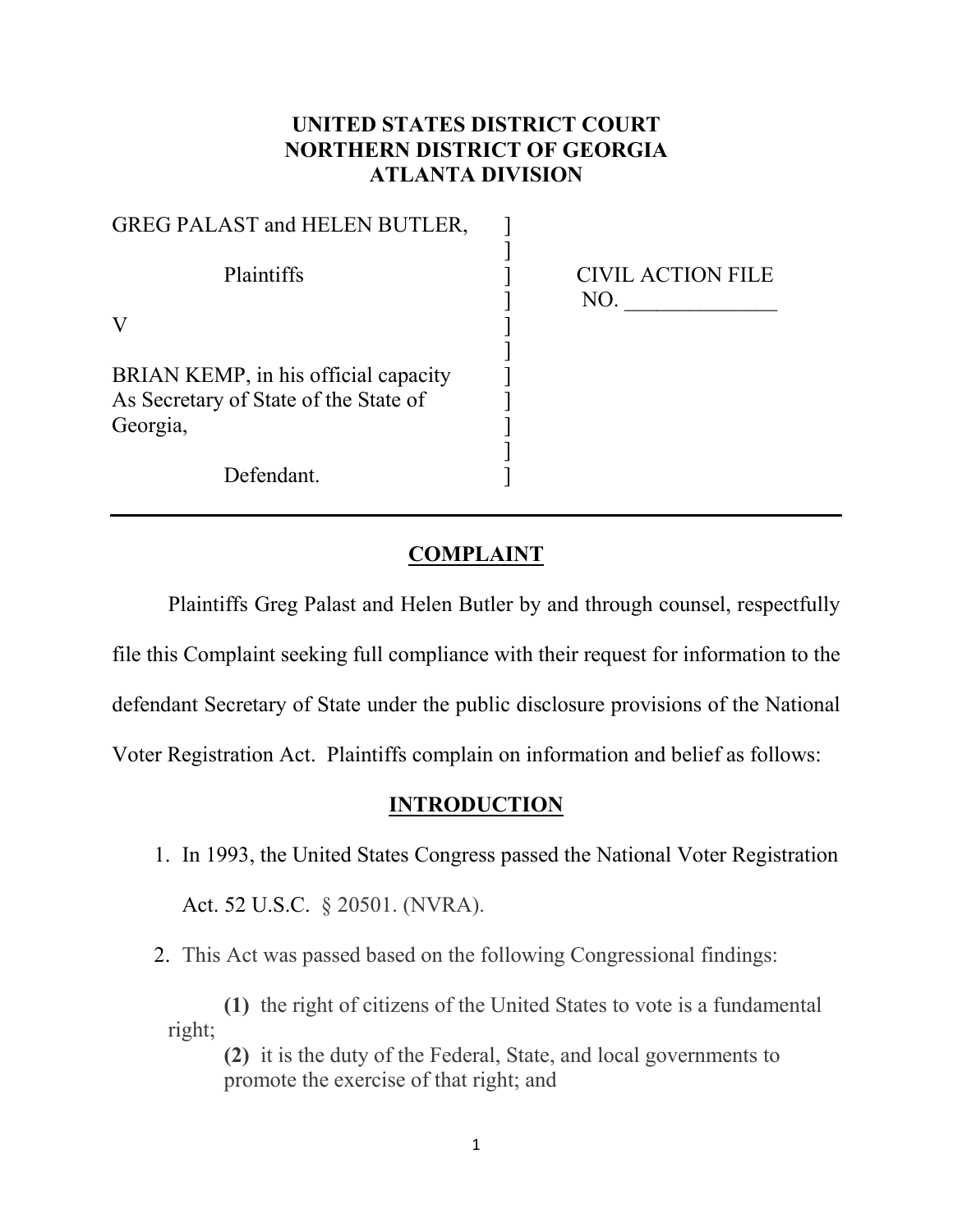**(3)** discriminatory and unfair registration laws and procedures can have a direct and damaging effect on voter participation in elections for Federal office and disproportionately harm voter participation by various groups, including racial minorities.

- 3. The purposes of the NVRA act are consistent with these findings and are:
	- **(1)** to establish procedures that will increase the number of eligible citizens who register to vote in elections for Federal office;
	- **(2)** to make it possible for Federal, State, and local governments to implement this Act in a manner that enhances the participation of eligible citizens as voters in elections for Federal office;
	- **(3)** to protect the integrity of the electoral process; and
	- **(4)** to ensure that accurate and current voter registration rolls are maintained.
- 4. Based on the above Congressional findings and stated the purposes of the NVRA states are required to eliminate barriers to citizens exercising their fundamental right to vote. The NVRA puts affirmative duties on state and local governments to increase the number of eligible voters. One minor purpose of the law is to maintain current and accurate voter registration rolls. However the requirements and duties to increase participation and remove barriers have been subordinated to many states' attempts to purge their voter rolls, sometimes of groups or individuals who those in power do not want to see exercise the franchise. That is, rather than promoting voter registration and eliminating unfair discriminatory practices, many States and local governments have embraced voter roll purging, and allowed voter roll maintenance to eclipse and undermine the ameliorative findings and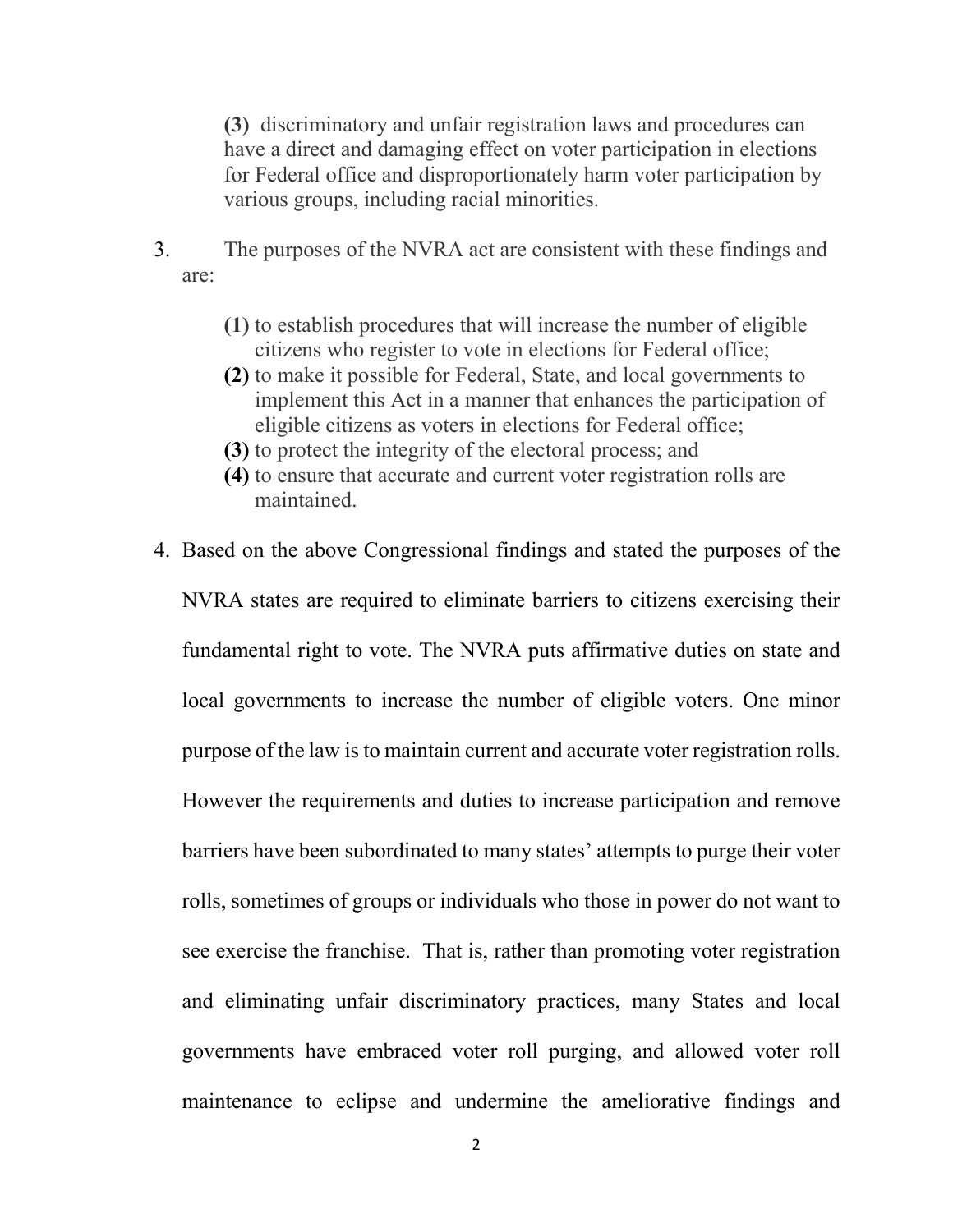purposes of the NVRA. In the process, many states, including Georgia under the direction of Defendant Kemp, do not ensure that the voter registration rolls are current or accurate. In fact they cancel the registrations of people who do not change their residences when such cancellations are prohibited by the NVRA. This results in the reduction of reducing the number of eligible citizens who are registered to vote.

- 5. Congress determined that in order to ensure that any list maintenance activities are implemented in a non-discriminatory manner consistent with the purposes and findings of the NVRA the process of maintenance must be transparent to the public, 52 U.S. C. §20507 (i) requires:
	- **(1)** Each State shall maintain for at least 2 years and shall make available for public inspection and, where available, photocopying at a reasonable cost, all records concerning the implementation of programs and activities conducted for the purpose of ensuring the accuracy and currency of official lists of eligible voters, except to the extent that such records relate to a declination to register to vote or to the identity of a voter registration agency through which any particular voter is registered.

**(2)** The records maintained pursuant to paragraph (1) shall include lists of the names and addresses of all persons to whom notices described in subsection (d)(2) are sent, and information concerning whether or not each such person has responded to the notice as of the date that inspection of the records is made.

6. This case arises out of Plaintiffs' concerns that Georgia's list maintenance

programs were being implemented in a discriminatory manner in part

because the State of Georgia participates in the Interstate Voter Crosscheck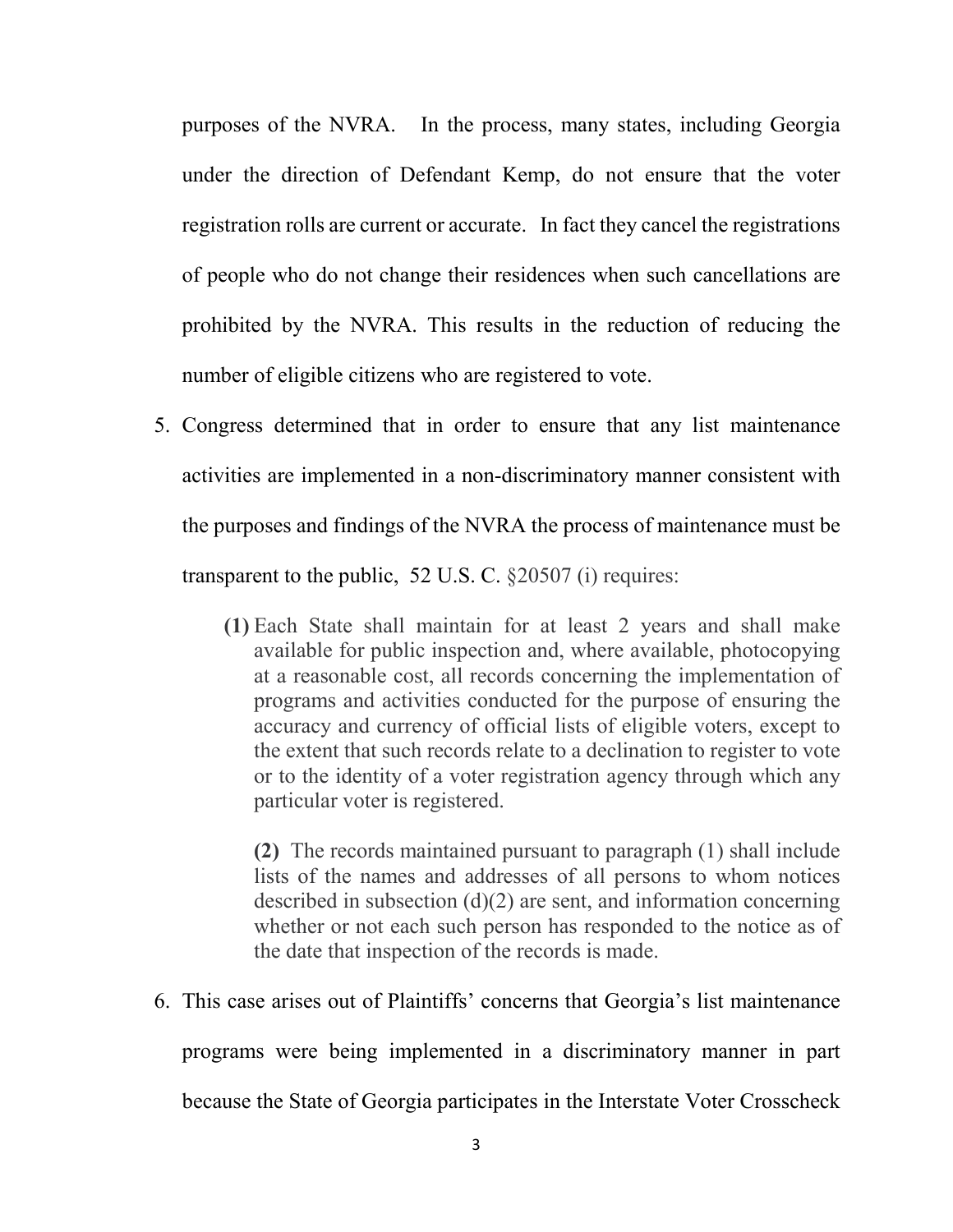program, which has been determined to disproportionately adversely impact voters of color. Thus, to determine if the list maintenance efforts by the State of Georgia have been implemented in a non-discriminatory fashion, Plaintiffs requested the information under these public disclosure provisions of the NVRA.

- 7. The information was first requested of the Elections Division of the Secretary of State's office through the Georgia Open Records Act. However the response was not satisfactory as it required Plaintiffs pay for the time of employees to redact the records requested. Plaintiffs therefore followed up with a 90-day notice under the public disclosure provisions of the NVRA to produce the information in order to prevent litigation.
- 8. As will be set forth more fully herein, Plaintiffs allege that defendant Secretary of State Kemp has violated the public disclosure provisions of the NVRA by failing to fully provide the information requested by Plaintiffs. Furthermore, Georgia waited until almost the close to the end of the 90-day notice period to provide partial information which actually shows hundreds of thousands of people's voter registrations were cancelled based on the claim they had moved when they in fact had not moved. By this case Plaintiffs seek full disclosure of the information requested in order to fully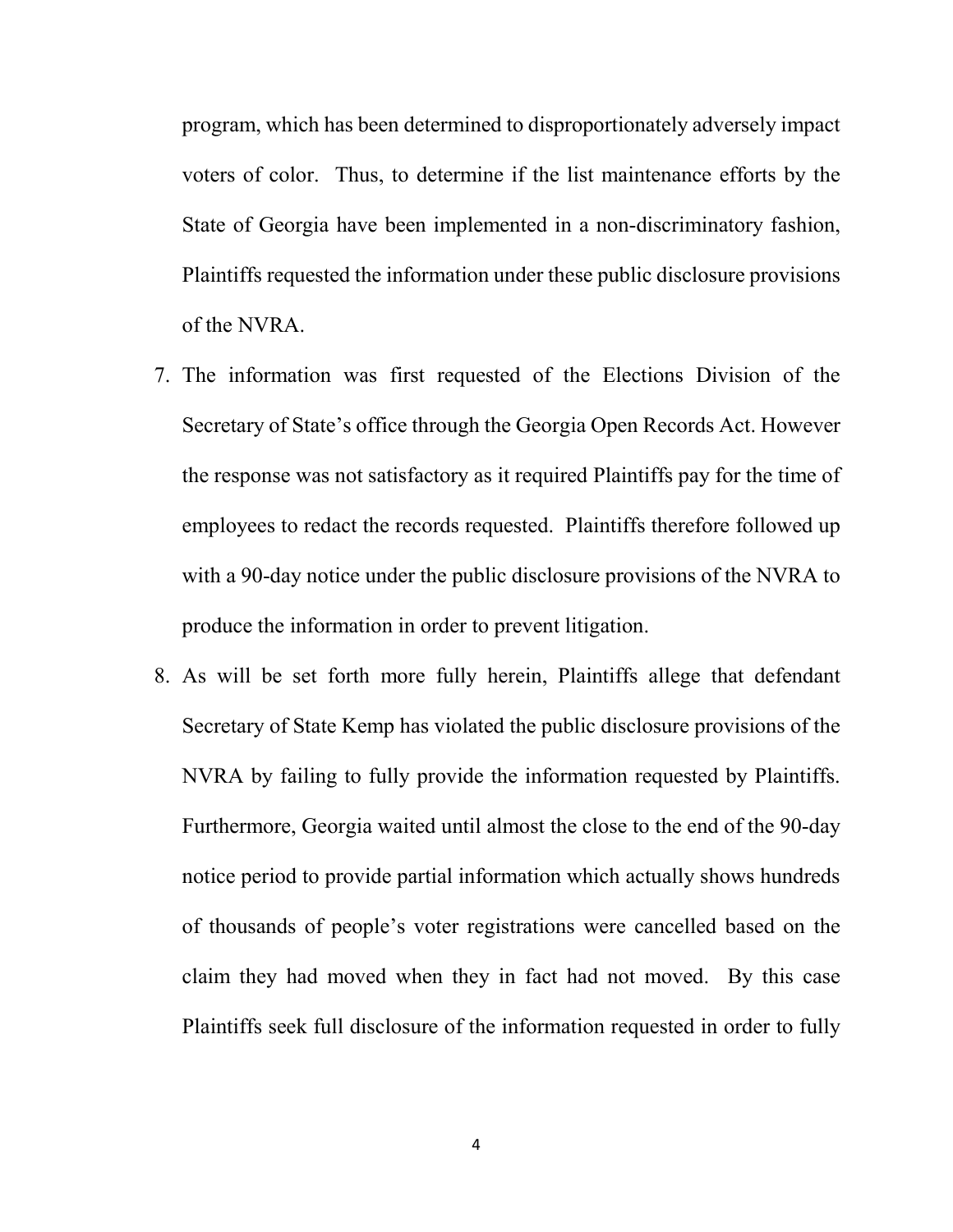determine whether there the public disclosure provisions of the NVRA have been violated.

9. Plaintiffs also believe obtaining this information is necessary to address Plaintiffs' concerns that the procedures used by Defendant to purge the voter rolls and Defendant are not uniform and discriminatory.

### **PARTIES**

- 10.Plaintiff Greg Palast is a resident of Los Angeles California. He is an internationally known investigative journalist who has reported seminal stories on racially-biased vote purges for *The Guardian, Harper's, and BBC Television*. For the last five years, Plaintiff Palast produced award-winning exposés on voter purges in Georgia for Al Jazeera and *Rolling Stone*. He is the Director of the Palast Investigative Fund, a non-partisan not-for-profit foundation project supporting complex investigative journalism.
- 11.Plaintiff Helen Butler is a resident of Atlanta Georgia. She is a long-time acclaimed activist for civil and human rights. She serves as the Executive Director of the Georgia Coalition for the Peoples' Agenda. This Coalition is based in Atlanta and is active throughout the State of Georgia and leads election protection activities. The Coalition also helps to build state coalitions in the Southeast states of Alabama, Mississippi, Louisiana, Florida, South Carolina, North Carolina, Tennessee and Kentucky.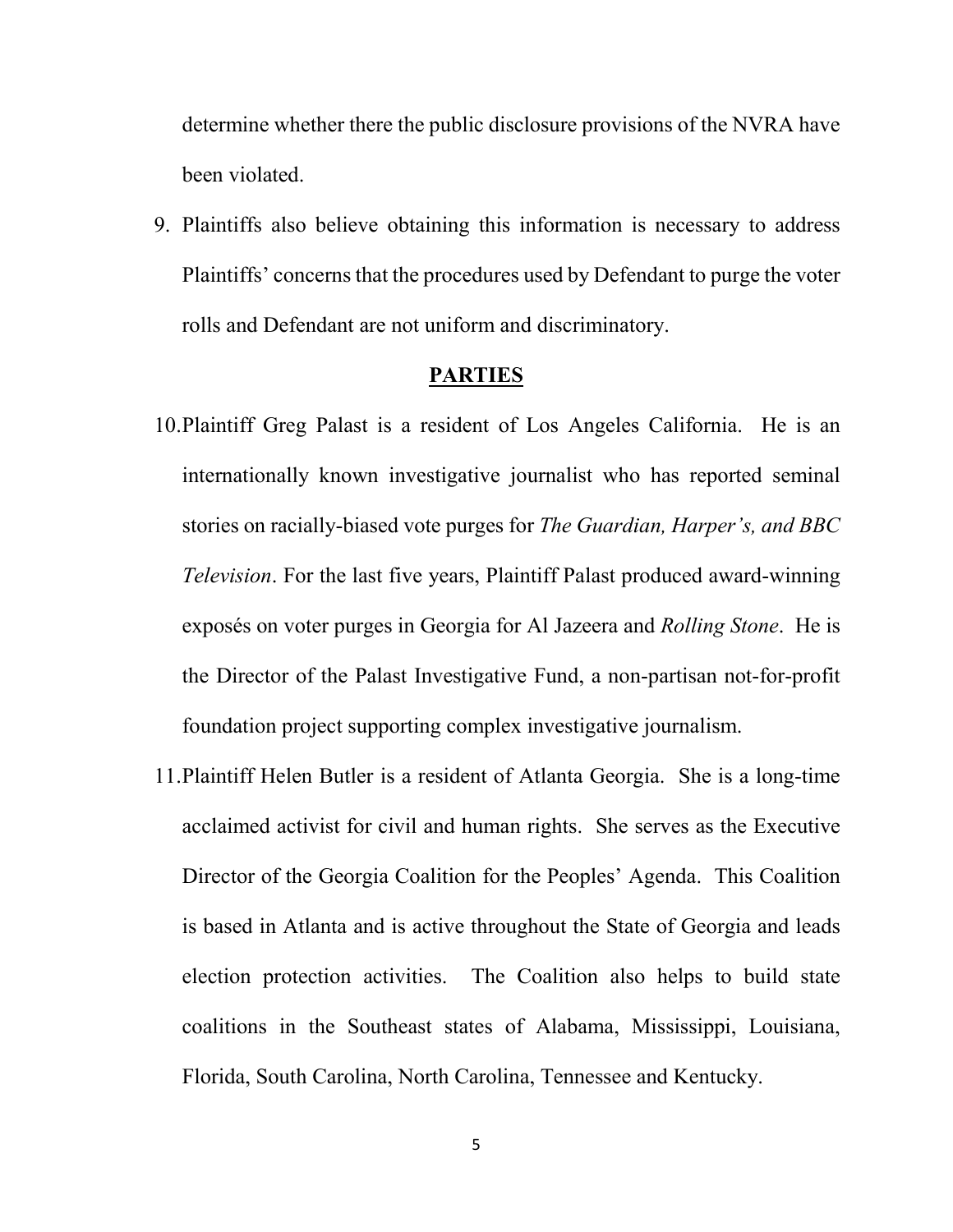12.Defendant Brian Kemp is the Secretary of State of the State of Georgia. He is being sued in his official capacity. Secretary Kemp's responsibilities under O.C.G.A.  $\S$   $\S$  21-2-50(a)(14), 21-2-211 include maintaining the State's official list of registered voters and preparing and furnishing information for voters regarding registering and voting. His simultaneous role as Chair of the State Elections Board involves him in decisions regarding rules and regulations promulgated by the Board to ensure uniformity of practices within the State in the conduct of primary and general elections. O.C.G.A. § § 21-2-30(d) 21-2-31(1)-(2). Defendant Kemp is also the chief election official responsible for the coordination of Georgia's voter list maintenance activities pursuant to the NVRA and the Help America Vote Act of 2002 (HAVA). Defendant Kemp is currently a candidate for the Governor of the State of Georgia.

#### **JURISDICTION AND VENUE**

13.This case arises under the National Voter Registration Act 52 U.S. C. §20501 *et. seq*. This Act grants Plaintiffs a private right of action to enforce its provisions under 52 U.S.C. §20510(b). The Court has subject matter jurisdiction therefore under 28 U.S.C. §1331 and 28 U.S.C. §1343(a). The Court has personal jurisdiction over defendant as he is a citizen of Georgia.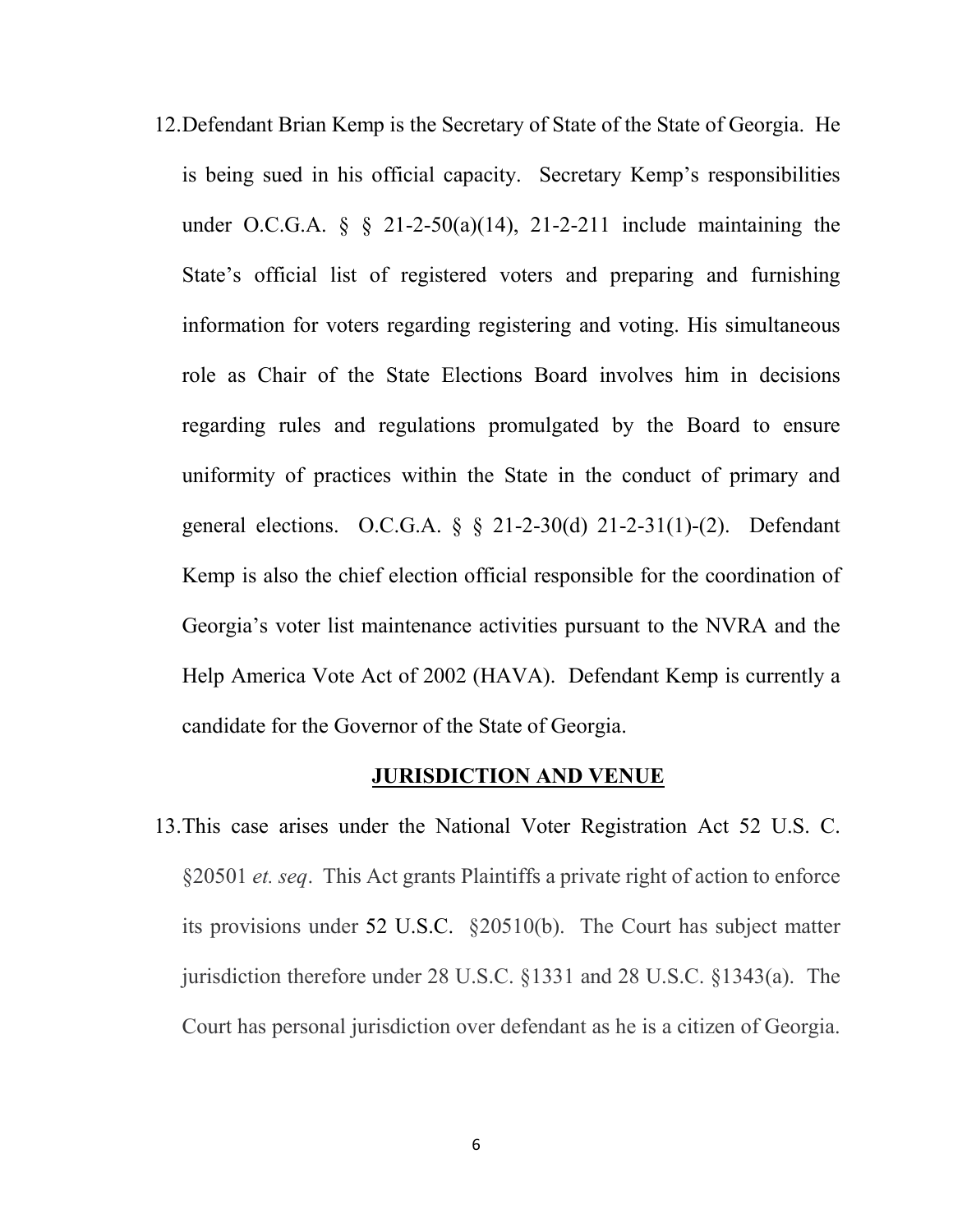Venue is proper in this District pursuant to 28 U.S.C. §1391 as the actions complained of occurred in this District.

## **FACTUAL ALLEGATIONS**

### **Background of this case is in the Crosscheck System**

- 14. As an investigative reporter, Plaintiff Palast has been interested in many issues related to voter suppression. One of the issues which caught his attention was the Interstate Voter Crosscheck System. (Hereinafter "Crosscheck")
- 15.Crosscheck began in 2005 and initially involved only four states, including Kansas, Iowa, Missouri and Nebraska. The purpose was to share data to see whether anyone in these states may have "voted twice" and, in addition, to provide notice to member states of voters who had allegedly moved to another state
- 16.Under Kansas Secretary Kris Kobach the program expanded. In 2010, thirteen states participated. By 2014, twenty-nine States participated. In 2017, Crosscheck analyzed 98 million voter registration records from 28 states and returned 7.2 million "potential duplicate registrant" records to member states.
- 17.Crosscheck relies on only two points of data for matching: name and date of birth. Other data is shown for each voter, but the matches are made only on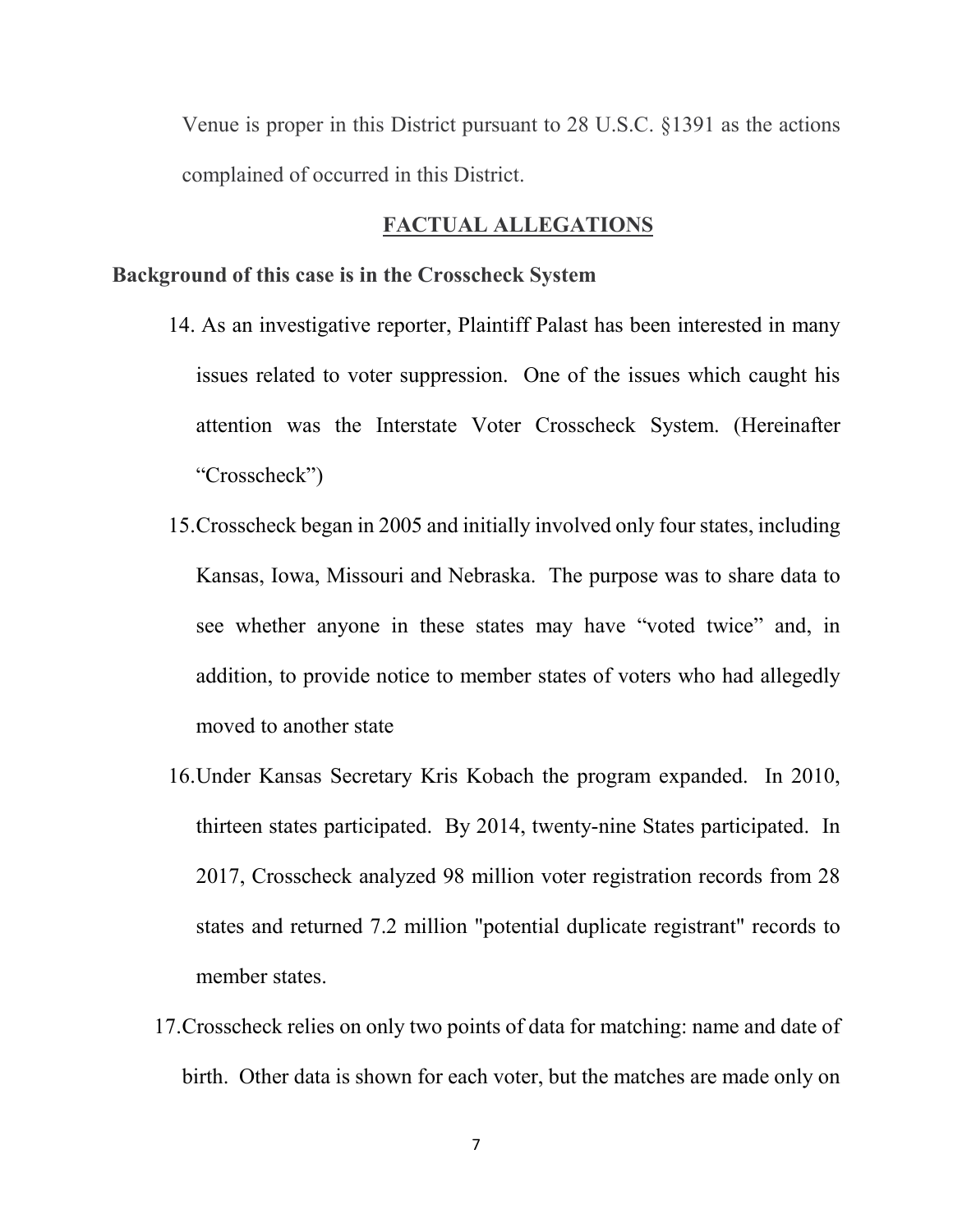the basis of first and last name, ignoring, for example, mismatched middle names.

- 18.These matching points have a built-in racial bias, with people of color being improperly targeted. This is because people of color are over-represented in 85 of the 100 most common surnames.
- 19.It is not known how many people were purged from the voting rolls nationally before the 2016 elections due to Crosscheck.
- 20. Beginning in 2014, Plaintiff Palast and his team at the Palast Investigative Fund began investigating the issue of voter purges due to Crosscheck, as well as voter roll purges in general, in all the Crosscheck-participating states, including Georgia.

## **Initial Information Request**

21.On March 2, 2018, a demand for a list of records under the Georgia Open Records Act was sent to the Secretary of State Elections Division at email address [openrecords@sos.ga.gov](mailto:openrecords@sos.ga.gov) from undersigned counsel Mirer on behalf of Plaintiff Palast. The letter also informed the Records Custodian that the information requested was "required to be made publicly available under Section 8 of the National Voter Registration Act (NVRA), 52 U.S.C. §20501 *et seq*, which provides that all elections offices make available for at least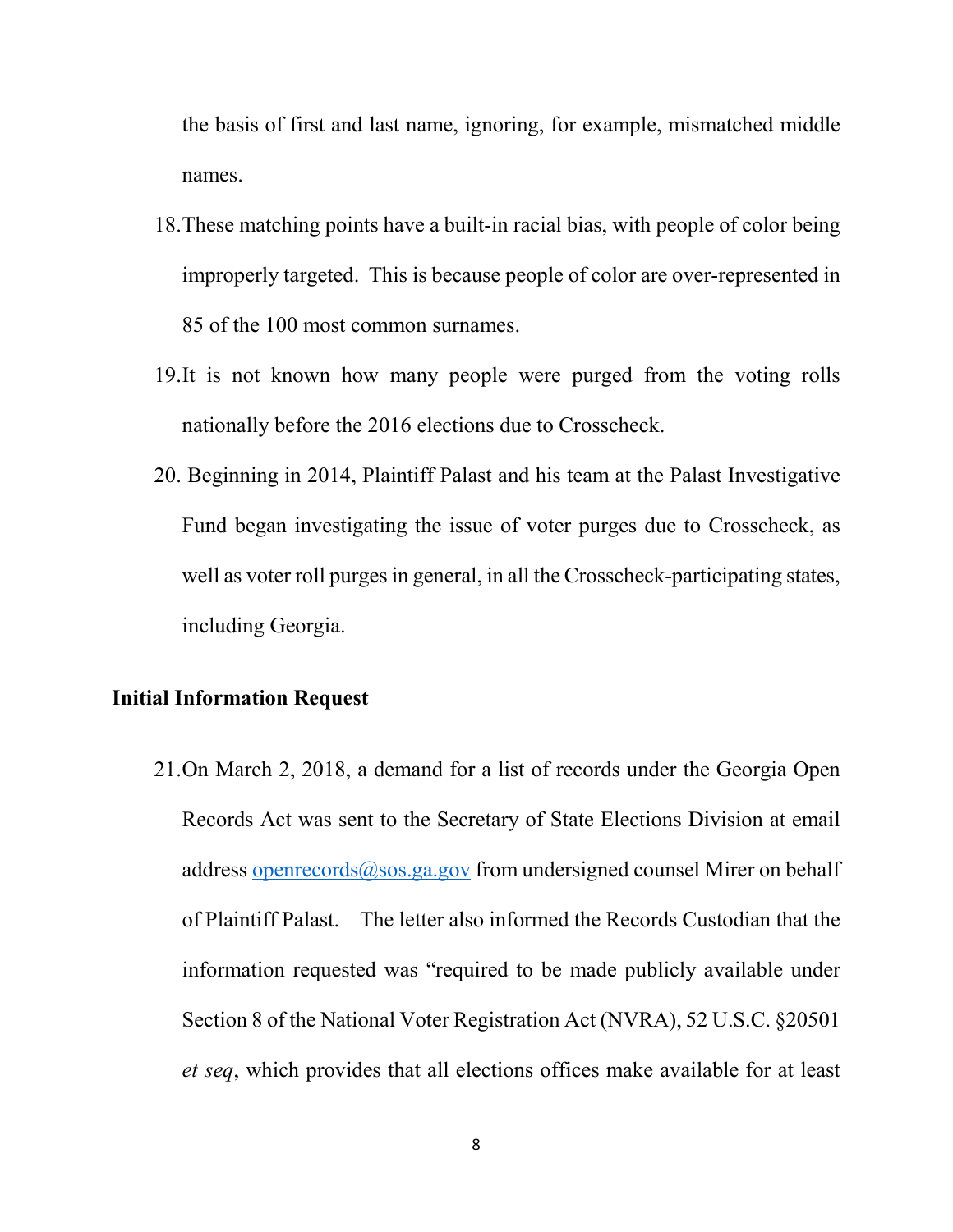two years "all records concerning the implementation of programs and activities conducted for the purpose of ensuring the accuracy and currency of official lists of eligible voters." 52 U.S.C. § 20507(i).

- 22.The letter also referred to the requesters concerns about Georgia's use of Crosscheck given the racial impact referenced above.
- 23.The letter stressed the "paramount importance that the public be granted access to information regarding the states' use of Crosscheck data to purge voters from their rolls" and requested the following information:
	- a. The list of names, addresses, races, and birthdates of voters in Georgia who were identified as having been potentially registered in one of the other participating Interstate Voter Registration Crosscheck states in 2016 and 2017. The undersigned are seeking **original copies of the list provided by Crosscheck to the Elections Division** showing the name, address, race, and birthdate of the voter with whom each Georgia voter was matched from another participating Crosscheck State.
	- b. Whether, given the above-described unreliability and the raciallydisparate impact of the data provided by Crosscheck to its member states, Georgia intends to continue its participation in the Crosscheck program in 2018, either by providing state voter data to the program or by any other means.
	- c. The standard procedure followed by the Elections Division in response to receipt of the lists described in requests 1-2: Whether voters identified by the Crosscheck program are purged from voting rolls, placed on inactive status, or any other action, as well as the requirements for having voting rights restored once such an action has been effectuated.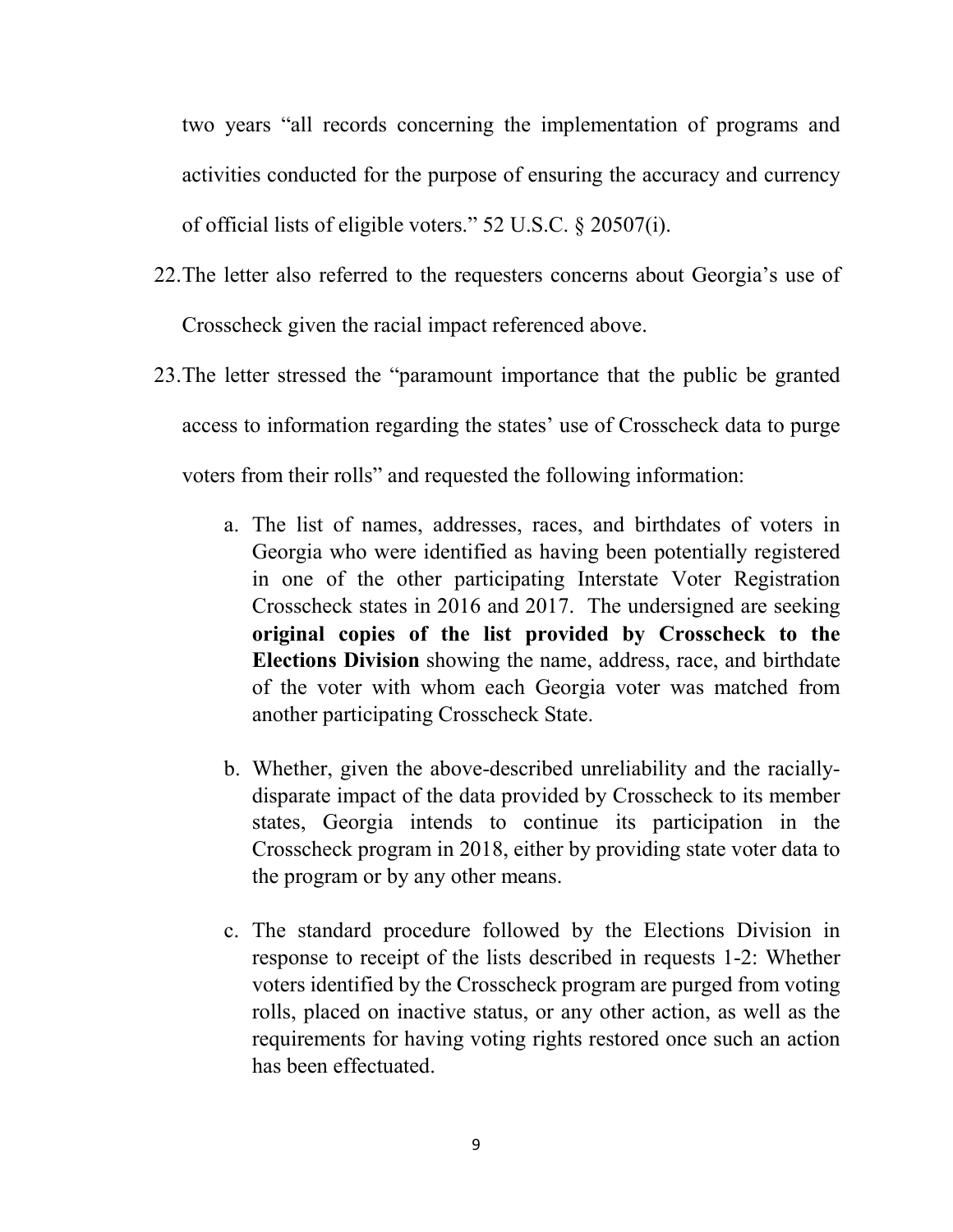- d. The list of persons who were sent letters requesting verification of addresses in 2016 and/or 2017.
- e. Samples of cards requesting verification of address sent to the people listed in request number 6.
- f. The list of names and addresses of all those purged or changed to inactive in 2016 and/or 2017 and the basis for each individual being removed from the voter rolls, most notably those who were removed due to their names being matched with out-of-state voters through the Crosscheck program.
- g. The names and addresses of all persons who attempted to vote in any 2016 and/or 2017 election and were prevented from doing so by virtue of their names being purged or made inactive.
- h. The list of all persons who voted by provisional ballot in any election in 2016 and/or 2017.
- 24. The response did not provide the records but referred to the cost associated with retrieving the records and redacting them, and required a confirmation that the costs would be paid before the office would begin to retrieve and redact the requested records.

### **90-day NVRA Notice:**

25. This response from Georgia, as well as other States that claimed similar and other barriers to providing un-redacted complete records, led Plaintiffs to rethink their requests under State-level Open Records Acts.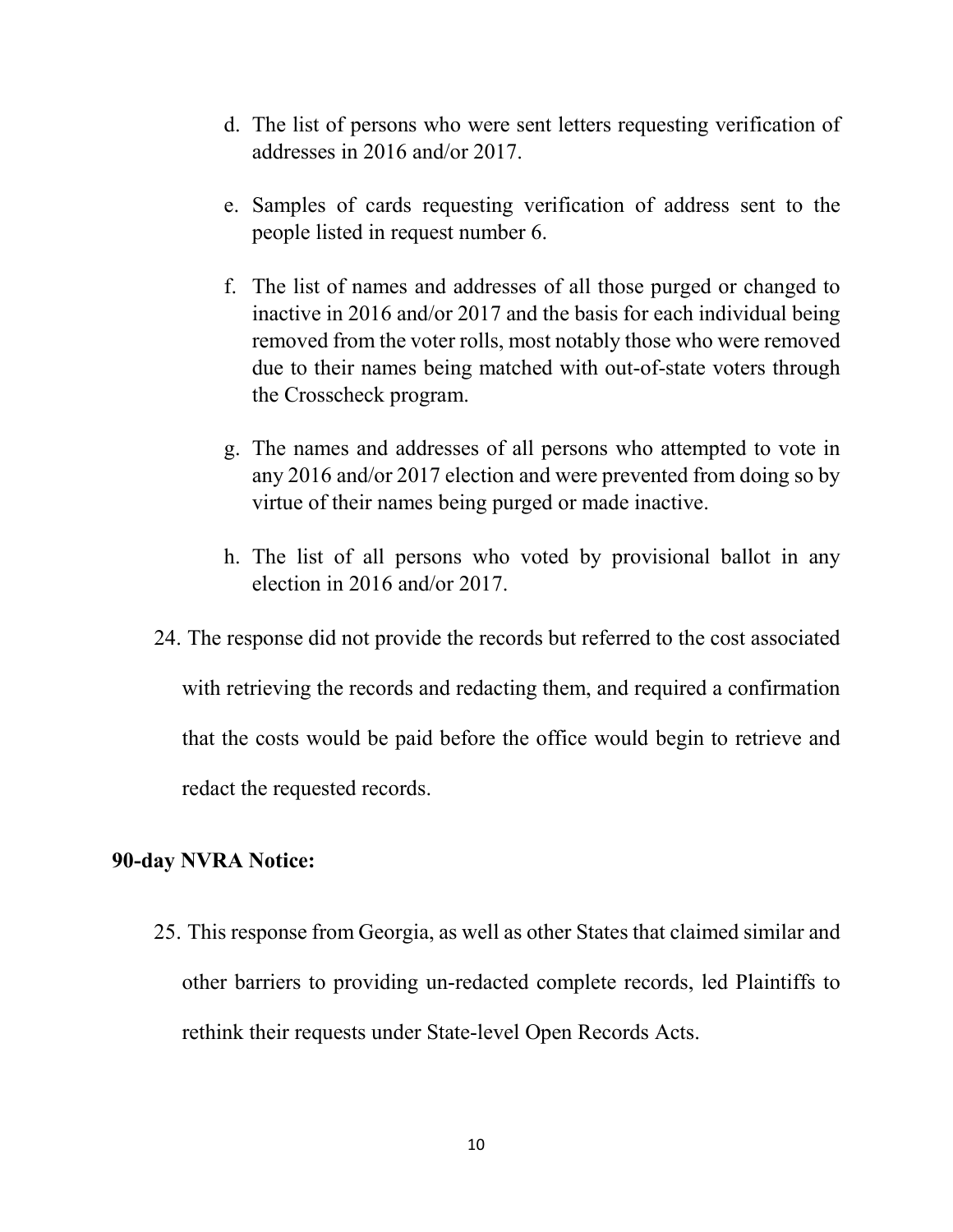- 26. Plaintiffs decided to pursue this information under the NVRA disclosure provisions alone.
- 27. On June 12, 2018, Plaintiffs Palast and Butler sent a notice to Defendant and asked for the following information as most relevant to their inquiry at that time:
	- a. The list of names, addresses, and birthdates, and dates of registration of voters in Georgia who were identified as being potentially registered in one of the other participating Interstate Voter Registration Crosscheck states in 2016 and 2017. I am seeking **original copies of the list provided by Crosscheck to the Elections Division** showing the name, address, birth date, and registration date of the voter with whom each Georgia voter was matched from another participating Crosscheck State. Please provide this information in an electronically-readable format, such as Microsoft
	- b. The list of names and addresses of all those purged or changed to inactive in 2016 and/or 2017 and the basis for each individual being removed from the voter rolls, most notably those who were removed due to their names being matched with out-of-state voters through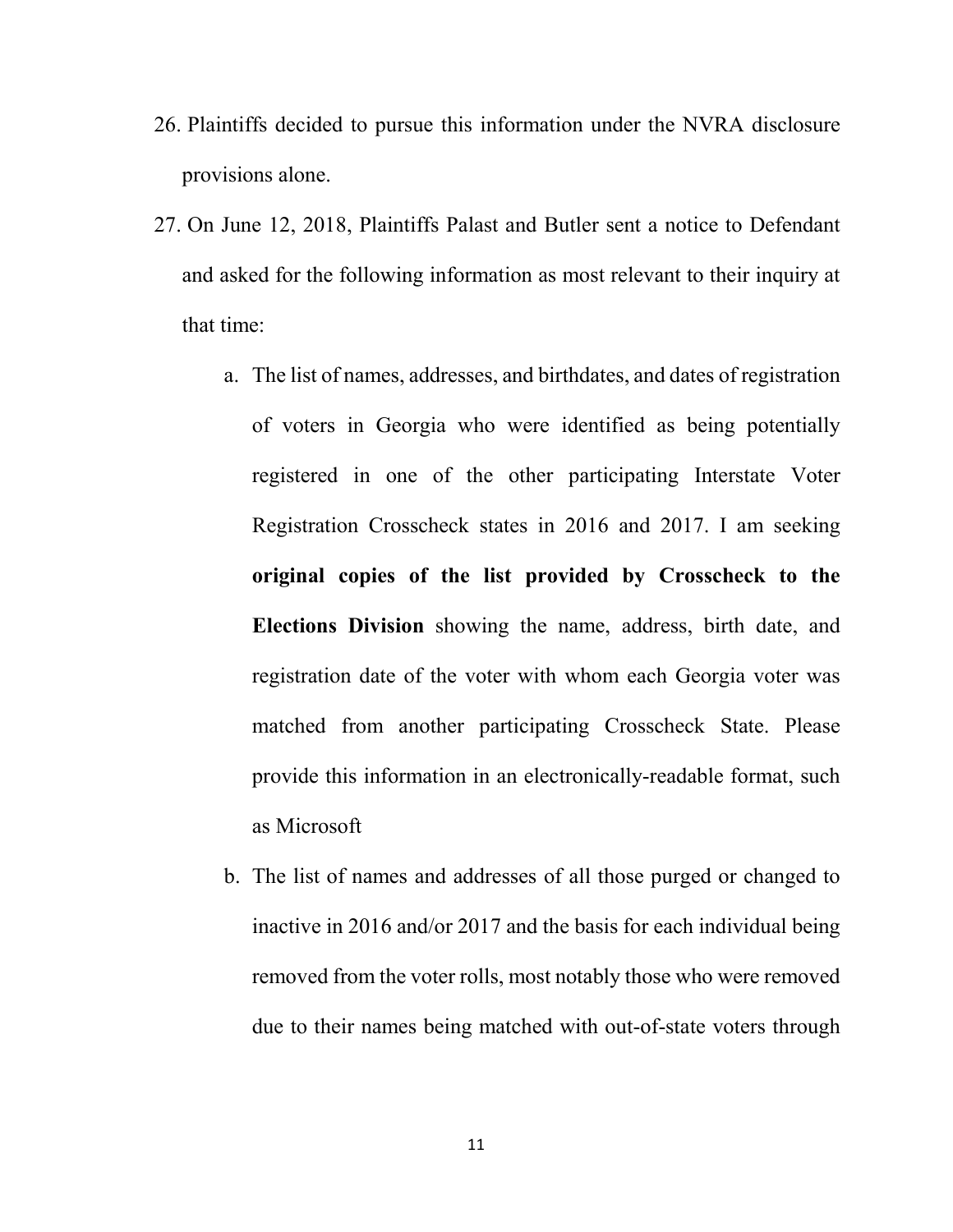the Crosscheck program. Please provide this information in an electronically-readable format, such as Microsoft Excel.

- 28. No response to this letter was received by mid-August, at which time Plaintiffs sent a reminder letter on August 14, 2018 that the 90 days would expire on September 10, 2018.
- 29. On September 4, 2018, Defendant Kemp provided a partial response to the NVRA request for documents. The partial response included the 2016 and 2017 registration cancellation lists, and the 2016 and 2017 lists of those voters changed from active to inactive. The response denied Plaintiff's requests for the 2016 and 2017 Crosscheck lists, however, claiming that Georgia did not use Crosscheck data for voter list maintenance purposes.
- 30.The lists of voters cancelled or made inactive which was provided along with a reason for either the cancellation or inactivation. The data shows which voters' records were run through a systematic process in the Secretary of State's office, which were entered by an official at the County level (user action) and those who have been identified as deceased (Vital Process).
- 31.Results of this analysis is depicted in the charts below: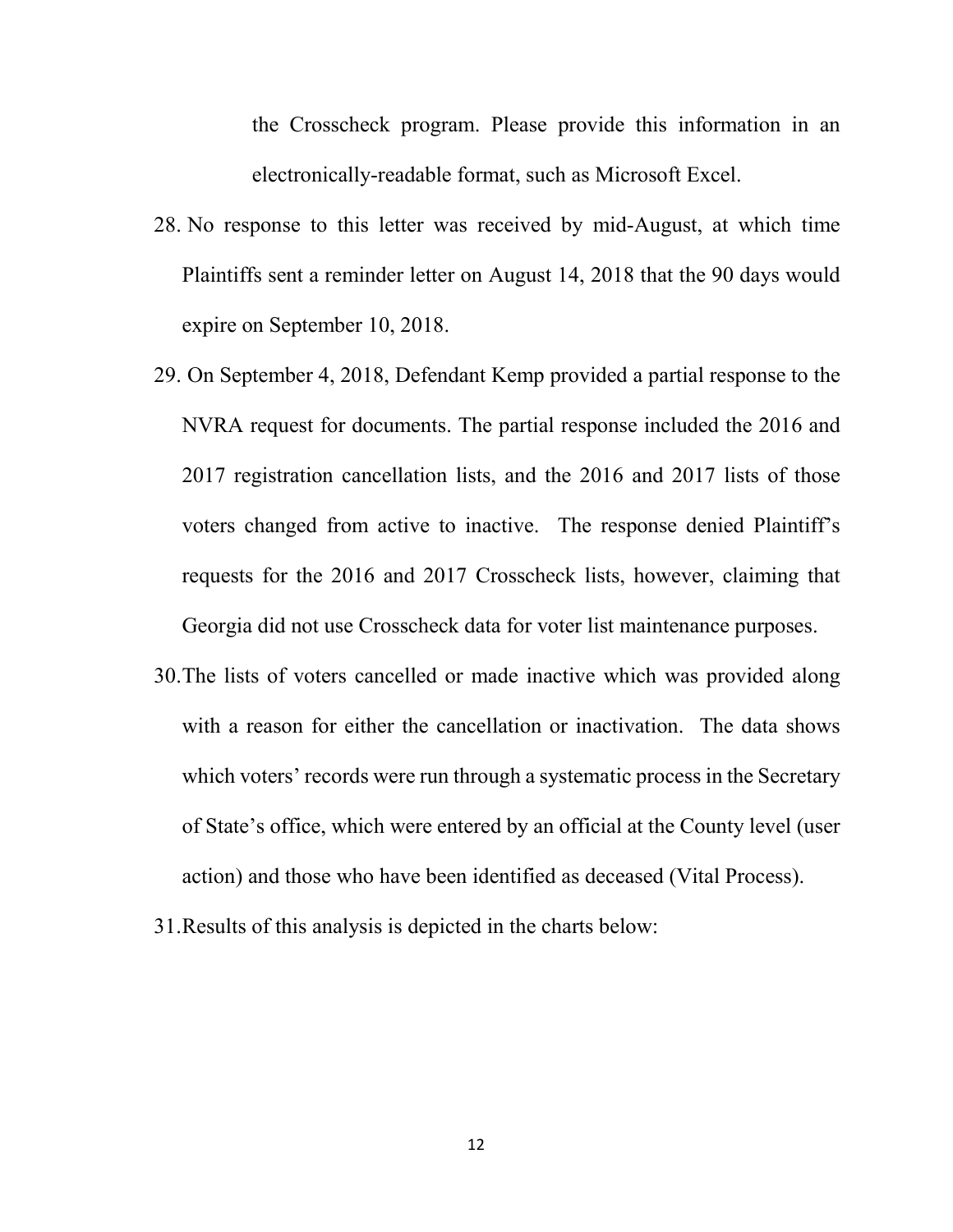# **2016 Cancellations by Reason**

|                        | <b>Removal Process</b> |                      |                    |
|------------------------|------------------------|----------------------|--------------------|
| <b>Status Reason</b>   | <b>System</b>          | <b>Vital Process</b> | <b>Grand Total</b> |
| Deceased               | 19,684                 | 37,363               | 57,047             |
| Duplicate              | 9,329                  |                      | 9,329              |
| Error                  | 639                    |                      | 639                |
| Felon                  | 10,702                 |                      | 10,702             |
| Hearing                | 358                    |                      | 358                |
| Mentally Incompetent   | 11                     |                      | 11                 |
| Moved Out of County    | 502                    |                      | 502                |
| Moved Out of State     | 3,626                  |                      | 3,626              |
| Not Verified           | 258                    |                      | 258                |
| <b>Voter Requested</b> | 847                    |                      | 847                |
| <b>Grand Total</b>     | 45,956                 | 37,363               | 83,319             |

# **2017 Cancellations by Reason**

|                                        | Removal Process |                    |                      |                    |
|----------------------------------------|-----------------|--------------------|----------------------|--------------------|
| <b>Status Reason</b>                   | <b>System</b>   | <b>User Action</b> | <b>Vital Process</b> | <b>Grand Total</b> |
| Deceased                               |                 | 24,224             | 40,222               | 64,446             |
| Duplicate                              |                 | 36,623             |                      | 36,623             |
| Error                                  | $\overline{2}$  | 281                |                      | 283                |
| Felon                                  |                 | 14,021             |                      | 14,021             |
| Hearing                                | 31              | 574                |                      | 605                |
| Mentally Incompetent                   | -               | 21                 |                      | 21                 |
| Moved Out of County                    | 22              | 784                |                      | 806                |
| Moved Out of State                     | 10              | 11,621             |                      | 11,631             |
| No Activity For 2 Genl Election Cycles | 534,510         | 7                  |                      | 534,517            |
| Not Verified                           | 8               | 514                |                      | 522                |
| Voter Requested                        | 1               | 2,201              |                      | 2,202              |
| <b>Grand Total</b>                     | 534,584         | 90,871             | 40,222               | 665,677            |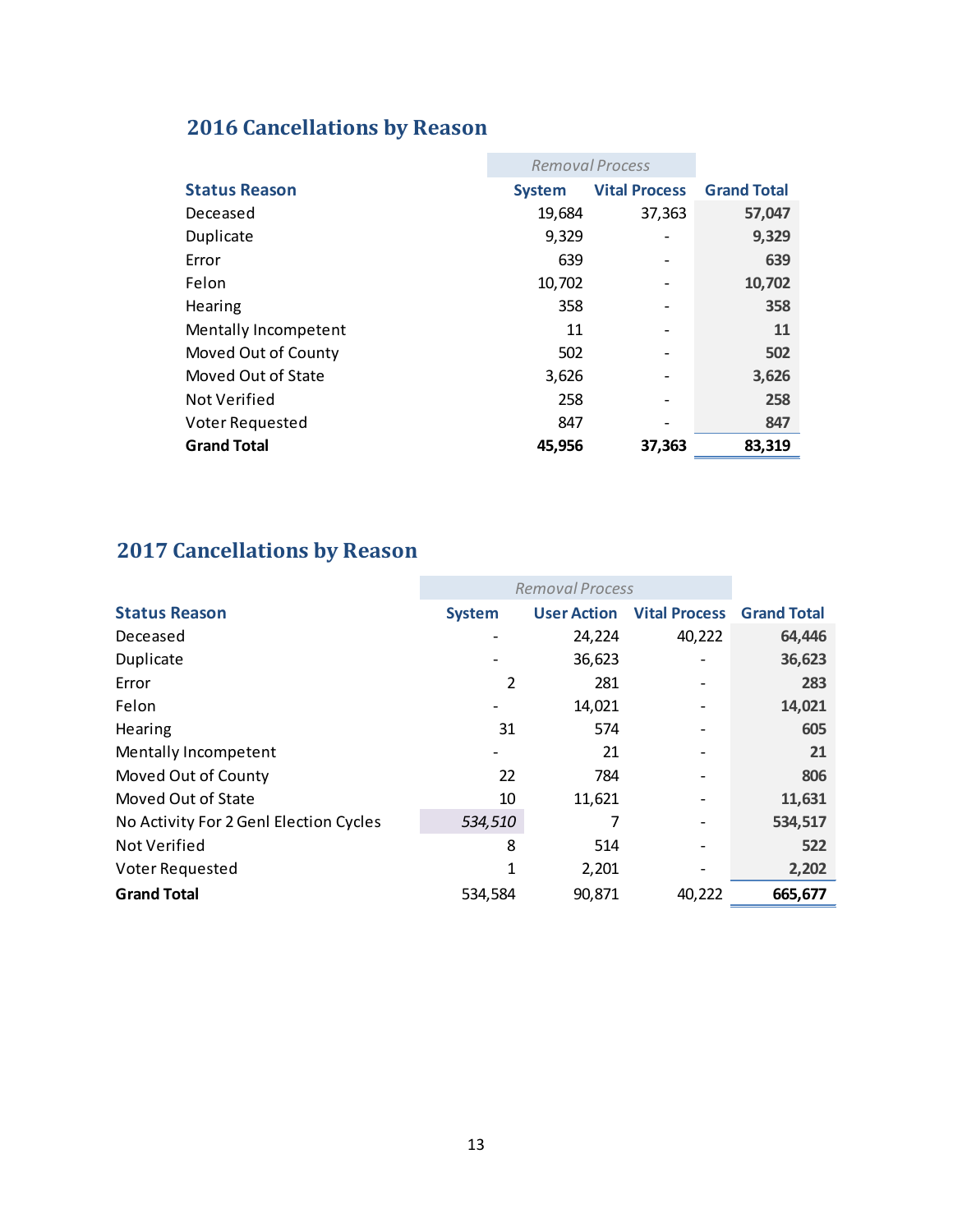### **2016 Inactives**

| <b>Status Reason</b>  | <b>SYSTEM</b> | <b>USER ACTION Grand Total</b> |                    |
|-----------------------|---------------|--------------------------------|--------------------|
| <b>Returned Mail</b>  | 2             | 3,941                          | 3,943              |
| <b>Grand Total</b>    | 2             | 3,941                          | 3,943              |
| <b>2017 Inactives</b> |               |                                |                    |
| <b>Status Reason</b>  | <b>SYSTEM</b> | <b>USER ACTION</b>             | <b>Grand Total</b> |
| <b>NCOA</b>           | 116           | 101,755                        | 101,871            |
| <b>Returned Mail</b>  | 194           | 43,490                         | 43,684             |

Grand Total 310 145,245 **145,555**

- 32.Plaintiffs were shocked when they saw that over a half a million Georgians had their registrations automatically cancelled through the inactivity process utilized by the Georgia Secretary of State.
- 33.Under this process, denoted in O.C.G.A. §§ 21-2-234 and 21-2-235, voters who have not voted or made contact with any elections offices in the state of Georgia over a period of three years are mailed a notice at the address corresponding to their voter registration information, asking them to confirm within 30 days whether they still live at that address. If elections officials receive no response at the expiration of 30 days, the voter is moved to an "inactive list". If they fail to make contact with elections officials – either by voting in any election or any other form of contact – over another two general elections, their voter registration is cancelled. In 2017, Georgia cancelled the registrations of 534,517 voters following this process, a number equivalent 1 in 12 Georgia registrants.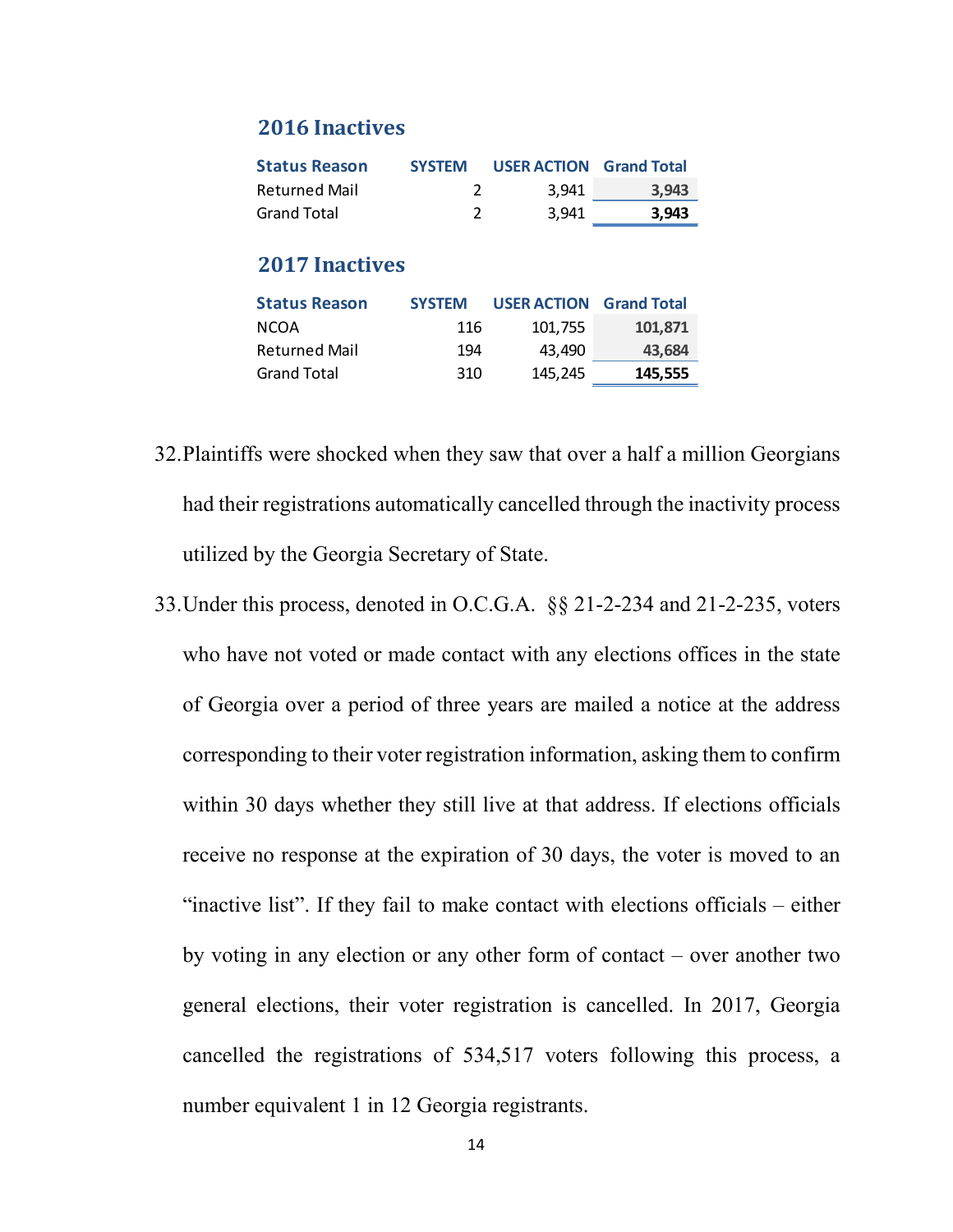- 34.The confirmation process described above is based on NVRA's allowance for voter removals if the State discovers the voter has changed his/her residence. A voter cannot be removed solely on the basis of not voting. 52 U.S.C. § 20507(b)(2)
- 35.According to Defendant the failure to return the notice suggests that the voter may have moved. This makes them inactive and automatically removes them from the rolls if they do not vote in two subsequent general elections.
- 36.Plaintiffs, therefore, endeavored to determine whether those 534,517 individuals cancelled in 2017 for missing 2 general elections were indeed no longer living at the address that existed on their original registration.
- 37.It took some time to find an expert service to analyze this data. Eventually Plaintiff Palast found a service to do the verification.
- 38.The service received a file of 555,702 voter registration records, which comprised the relevant portions of both the 2016 and 2017 cancelled voter lists originating from the State of Georgia. These records excluded voters cancelled for being deceased, for being convicted felons, those adjudged mentally incompetent, and other standard conditions that disqualify voters. The service then read and corrected address fields, parsing them into street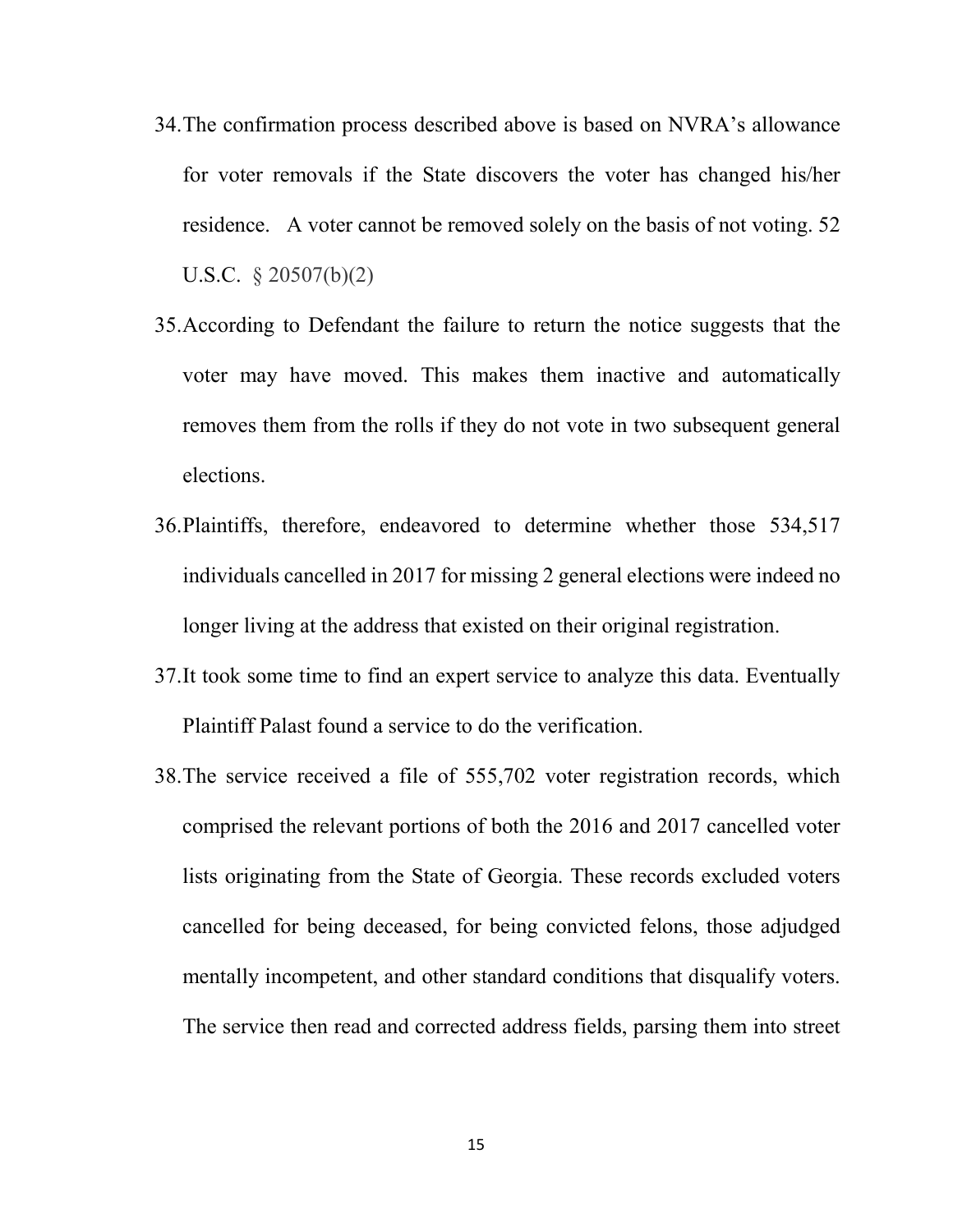address, city, state, and zip code, as the State of Georgia had not provided them in a usable standard address format.

- 39.From that process, 458,556 were further processed through postal "hygiene" routines including address standardization, zip code correction, NCOA (National Change of Address) and PCOA (Proprietary Change of Address) databases. Out of these processes, the service delivered output that included assessment of mail deliverability and verification of a named individual at an address.
- 40. The process outlined above is considered by professional data analysts to be the standard of reasonable proof for determining whether an individual does in fact reside at a particular address.
- 41.On October 2, 2018, before the process of verifying addresses could be completed Plaintiff Palast and many civil rights leaders including the leadership of the Southern Christian Leadership Conference, Rainbow/PUSH Coalition, Atlanta NAACP, the New Georgia Project and others held a press conference in Atlanta to publicize the magnitude of the cancellations.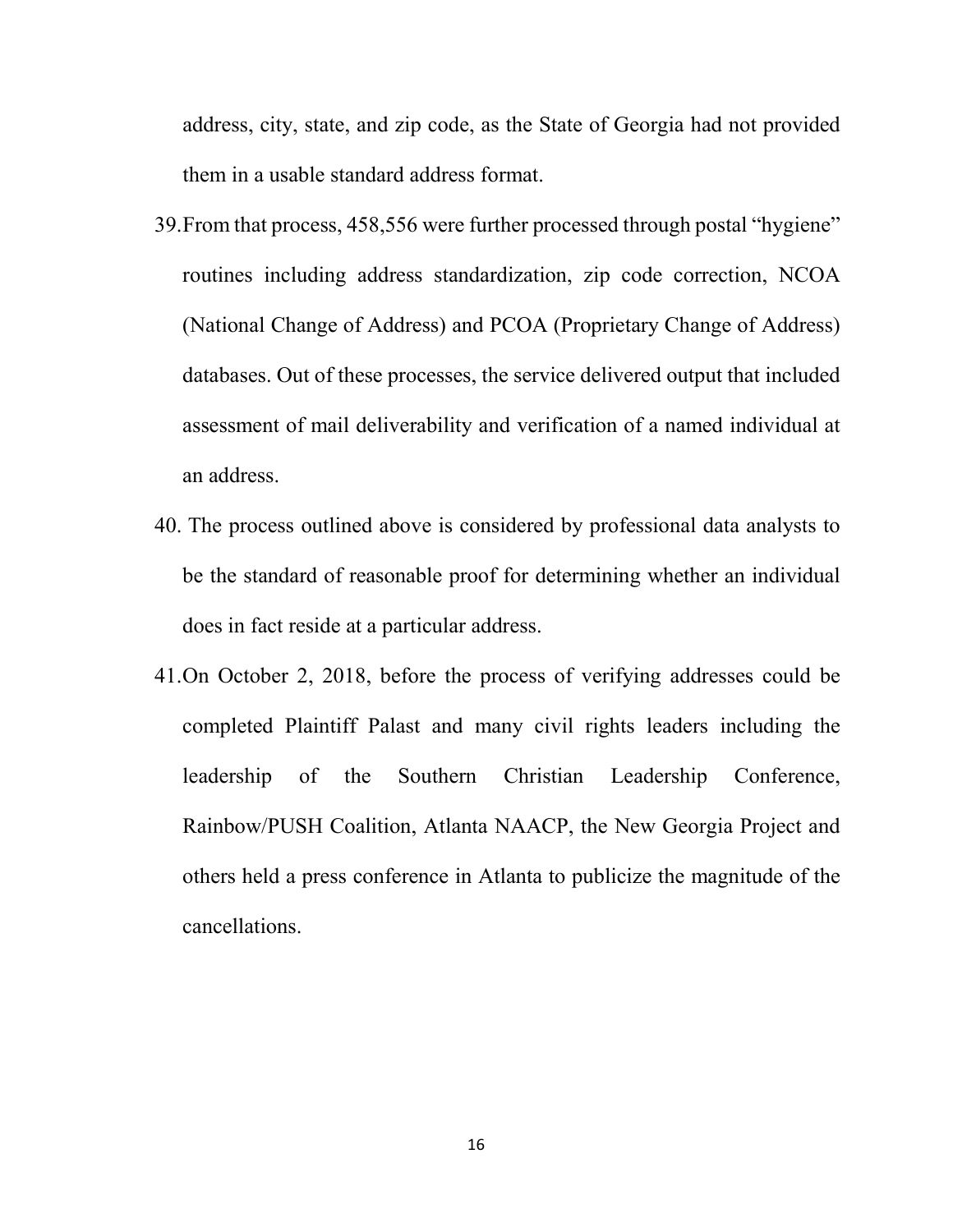42.The analysis of the data performed by the service on the cancellation list showed at least<sup>[1](#page-16-0)</sup> 340,134 Georgians of the  $555,702$  Georgians whose registrations were cancelled (or 61%) still lived at the address where they lived when they registered to vote. In other words, 61% of voters cancelled for supposedly moving are more likely than not still living precisely where they lived before the inactive-to-cancel process was started against them.



## **Lack of Crosscheck Data**

 $\overline{a}$ 

43.Further, Plaintiffs were and remain concerned that Crosscheck has been used to identify voters who possibly moved particularly given that list's built in racial bias. Plaintiffs are, therefore, seeking the full disclosure of the information requested including the 2016 and 2017 Crosscheck lists.

<span id="page-16-0"></span><sup>1</sup> Plaintiffs say "at least" 340,134 because, due to data formatting problems, only 458,556 of the original 555,702 records could be sent through the verification process. The inclusion of the excluded 96,000 records could only have increased the numbers of voters erroneously cancelled from Georgia's rolls, likely increasing the percentage of the 555,702 people whose registrations were cancelled and who have not moved.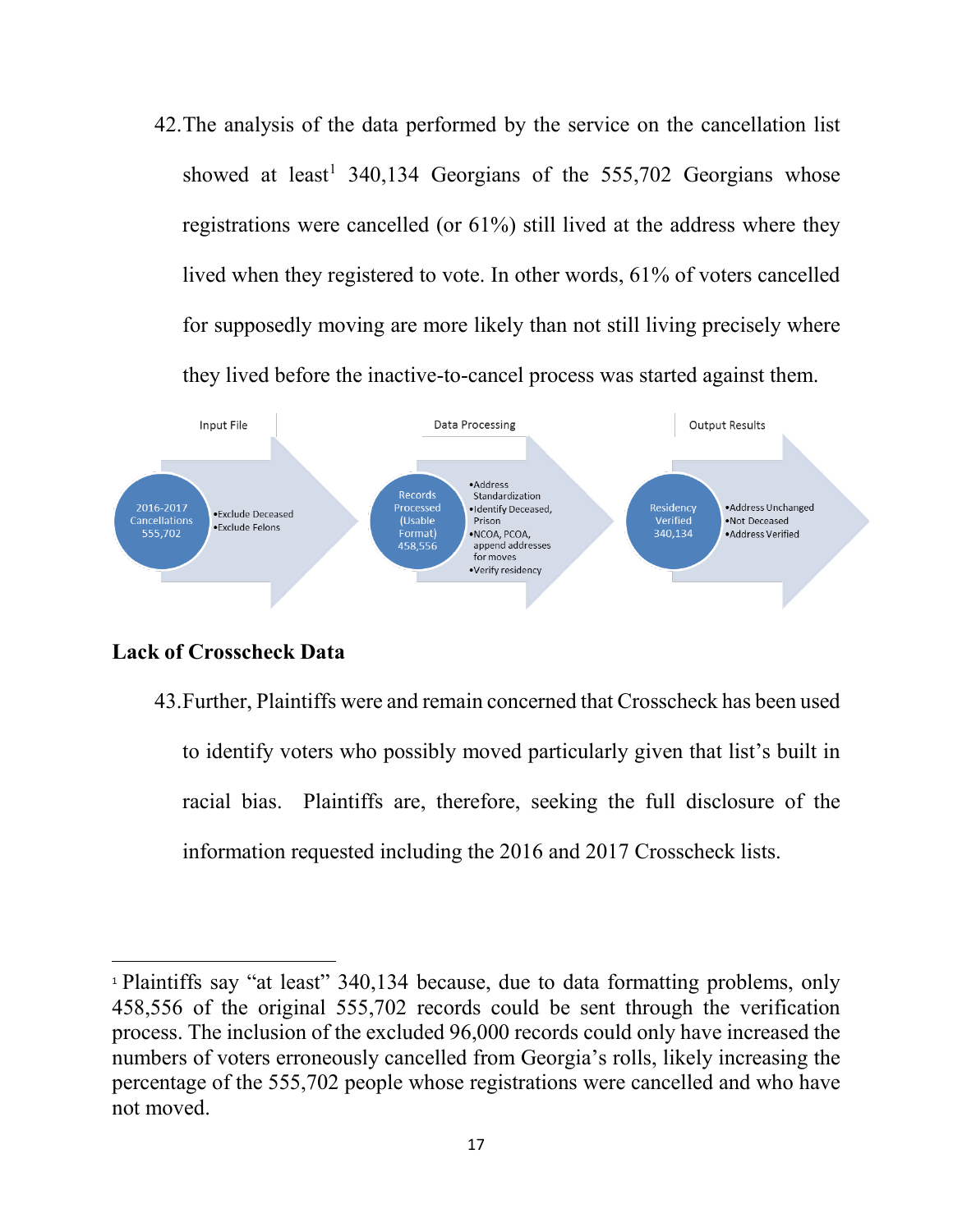- 44.Defendant Kemp's resistance to producing the Crosscheck lists and description of the Georgia Crosscheck operation is inconsistent with the prior response of his office. In contrast to Defendant's position at present, in 2014 in response to an Open Records request and informal requests by Plaintiff Palast, Secretary Kemp's office gave a member of Plaintiff Palast's investigation team the entire 2013 Crosscheck list, description of its operation and the address confirmation cards used in the program. It was the Georgia Crosscheck list provided by defendant Kemp's office that produced the data showing that the Crosscheck program is both highly inaccurate and racially biased.
- 45.Plaintiff thus performed a comparative data analysis of the 2013 Crosscheck list and the 2016/2017 cancelled voters list.
- 46.This analysis showed that of the 534,517 Georgia voters cancelled for No Activity for two General Election Cycles, at least 106,435 of those voters were also on the 2013 Crosscheck list.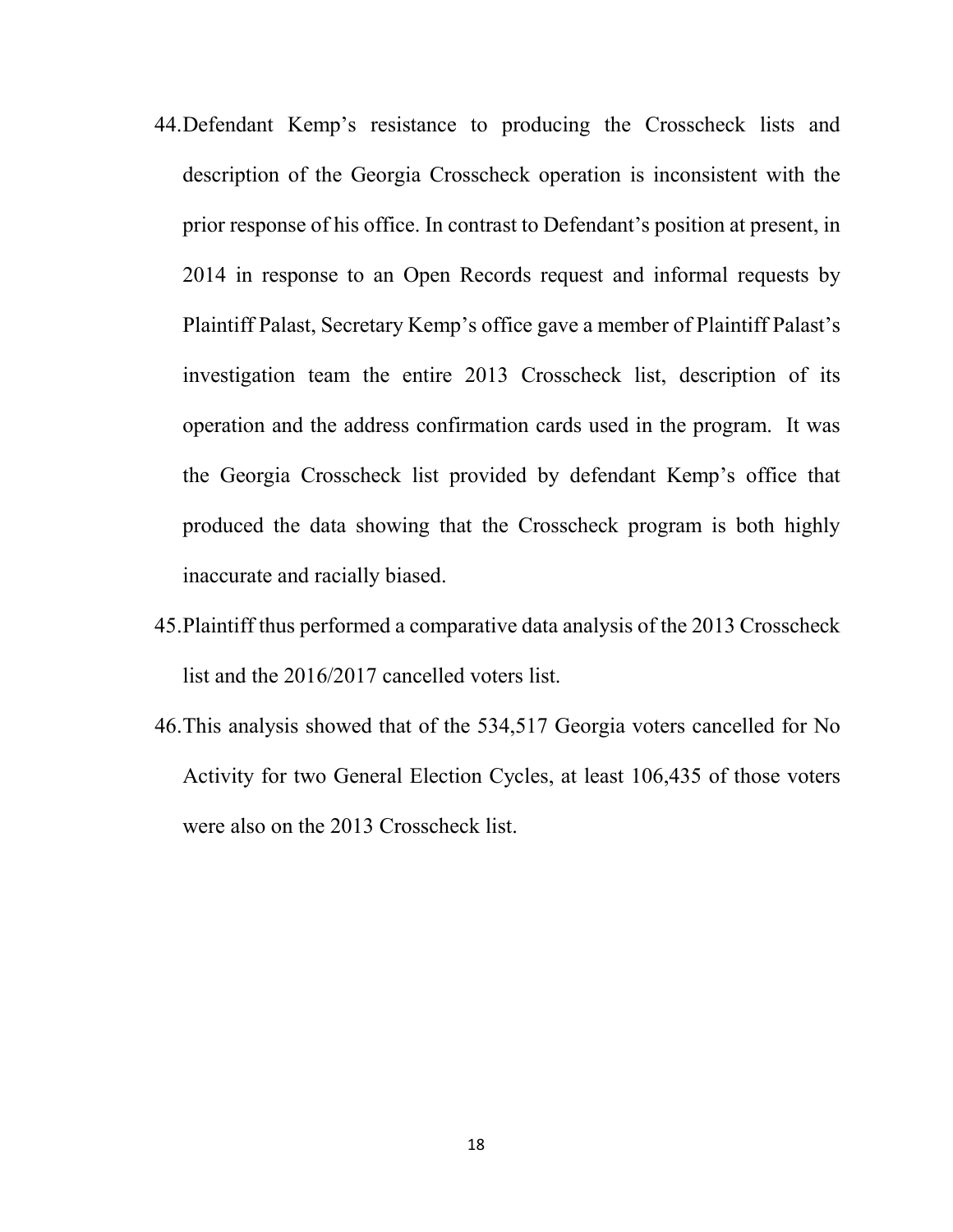| <b>Status Reason</b>                      |     | 2016 Cancels 2017 Cancels | <b>Grand Total</b> |
|-------------------------------------------|-----|---------------------------|--------------------|
| Duplicate                                 | 35  | 119                       | 154                |
| Error                                     |     | $\overline{2}$            | 2                  |
| Felon                                     | 246 | 220                       | 466                |
| Hearing                                   | 26  | 55                        | 81                 |
| Mentally Incompetent                      | 2   |                           | 2                  |
| Moved Out of County                       | 41  | 48                        | 89                 |
| Moved Out of State                        | 449 | 1,350                     | 1,799              |
| No Activity For 2 General Election Cycles |     | 106,435                   | 106,435            |
| Not Verified                              | 5   | 13                        | 18                 |
| Voter Requested                           | 70  | 156                       | 226                |
| <b>Grand Total</b>                        | 874 | 108,398                   | 109,272            |

## **2013 Crosscheck Matches to 2016/2017 Cancellations**

## **Posting this Data on the Gregpalast.com website**

- 47.These analyses of the cancellation data to took time due to the size of the data files. The complete analyses were not complete until on or about October 4, 2018.
- 48.Due to the fact that 340,134 of 555,702 people whose registrations had been cancelled for allegedly having moved still lived at the address reflected on their registrations, and the fact that these persons did not know their registrations were cancelled, Plaintiff Palast decided to put the list of all those purged on his website, [www.gregpalast.com,](http://www.gregpalast.com/) to let people know about their status and give them the opportunity to re-register before the October 9, 2018 deadline.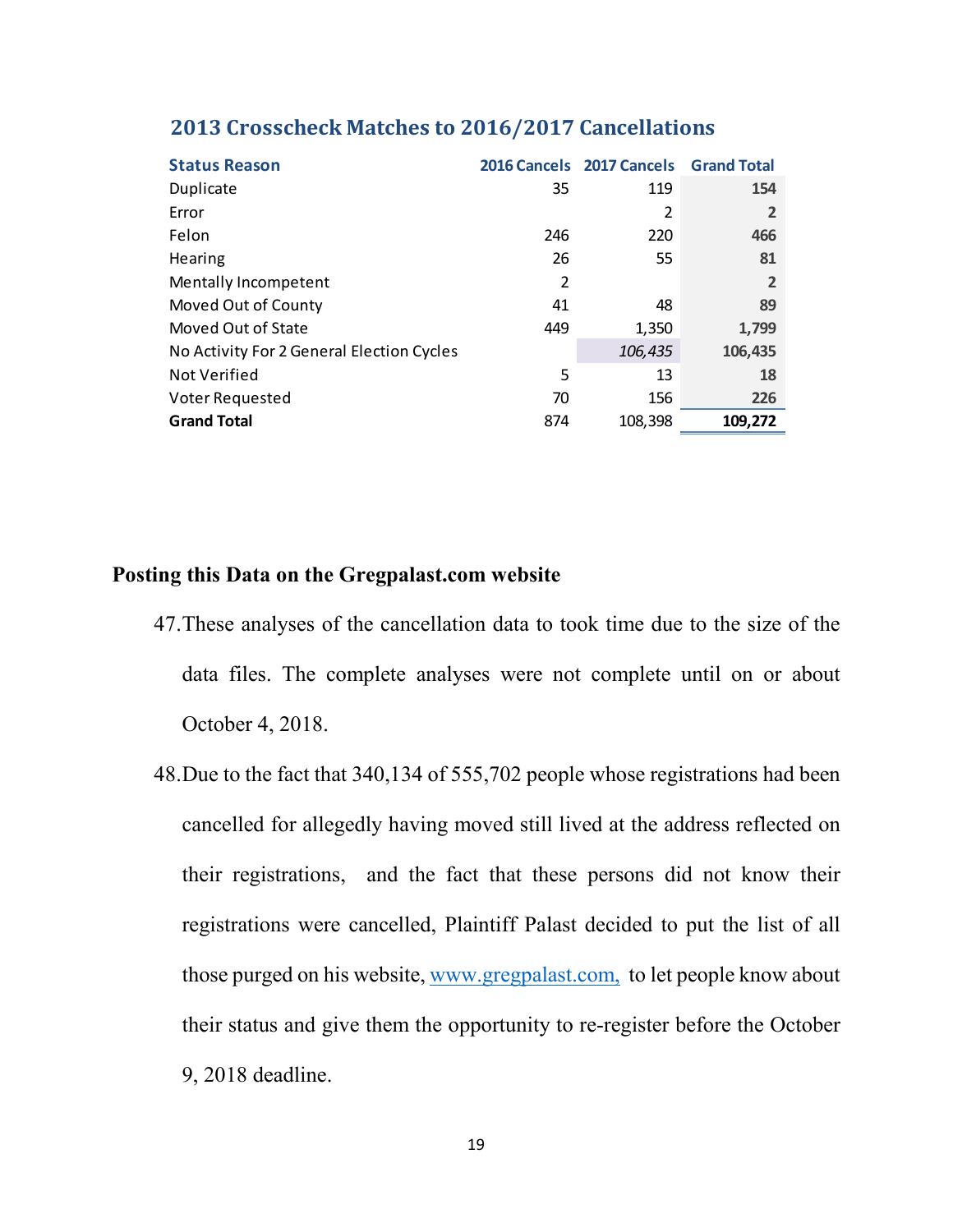- 49.The names were loaded into the website by October 7, 2018.
- 50.Word spread as soon as the "purge list" was posted, and the website was immediately inundated with people checking for their names.
- 51.In the short time between the posting of the purge list and the close of registration, at midnight on October 9, 2018, over 100,000 people visited the website.
- 52.The website gave people information about how to reregister if they found their name on the list. It also gave people the opportunity to contact Plaintiff Palast to share their information.
- 53.Over 1,000 people requested information from Plaintiff Palast, which was provided to them in a return email in less than two days.
- 54.Even if all 100,000 people who visited Plaintiff Palast's website had their registrations cancelled and were subsequently able to re-register, there are still likely almost a quarter of a million previously registered voters who may want to vote in this election who will find their registrations cancelled based on an assumption that they had moved when they had not.
- 55.This is a travesty for the people of Georgia whose fundamental right to vote has been taken without any formal notice that their registrations have been cancelled.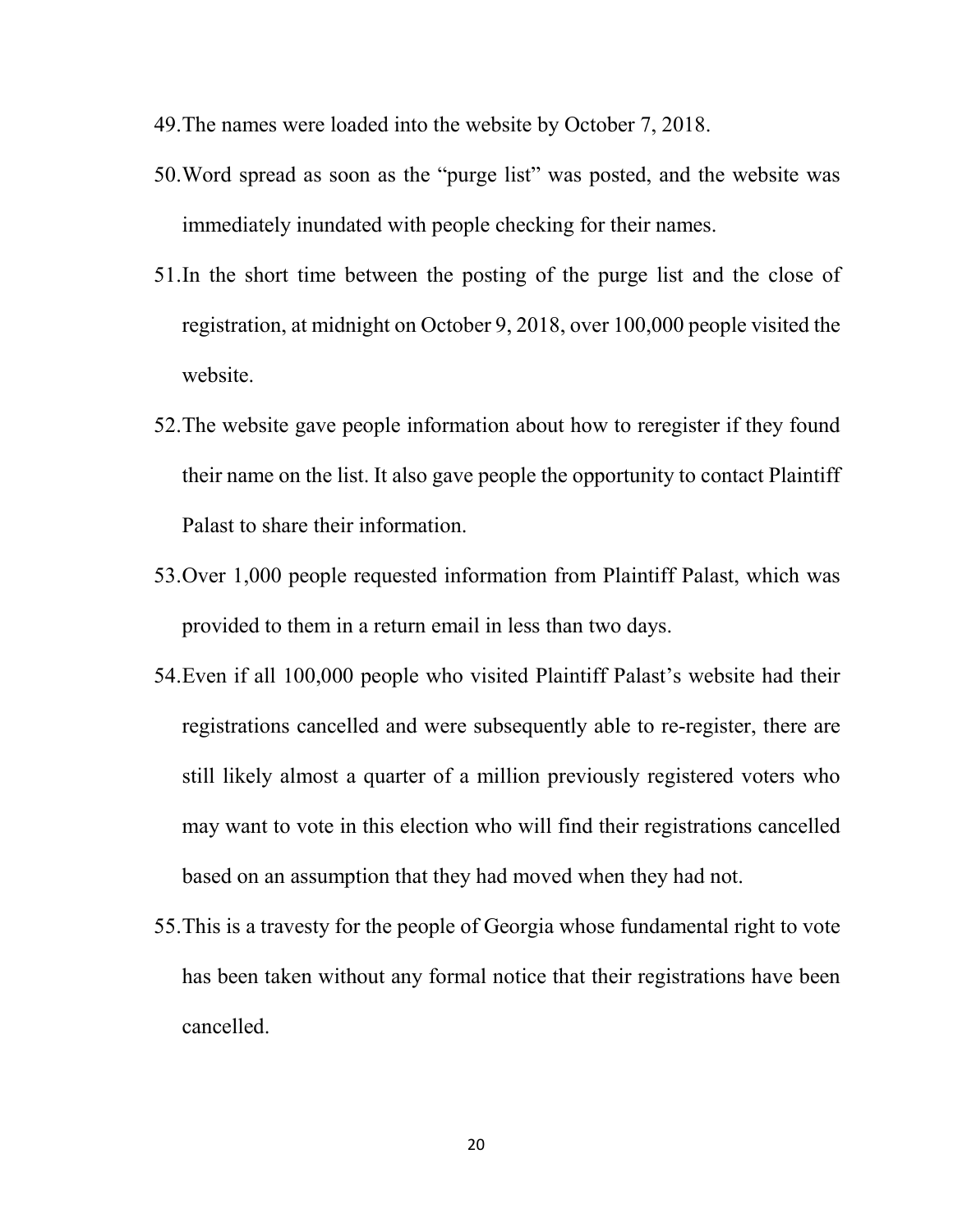- 56.The failure of the State of Georgia and defendant to ensure all who want to vote can vote undermines the democratic process.
- 57.The data also shows because at least 340,134 people whose registrations are cancelled have not moved, the voter rolls in the State of Georgia have become more inaccurate and not current as required by the NVRA. Contrary to the purposes of the NVRA the voting rolls have not expanded but likely contracted by almost a quarter million people who would otherwise be eligible to vote on November 6, 2018.

### **Failure of Georgia to provide complete information under the NVRA Request**

- 58. As noted above, 106,435 of the 534,510 Georgians who had their registrations cancelled because they allegedly had moved were also on the 2013 Crosscheck list.
- 59.Plaintiffs had requested in their June 12, 2018 information request the basis for people having their registrations cancelled.
- 60.Purging of voters from the voting rolls based on missing two election cycles is an indication that Georgia was implementing [O.C.G.A. § 21-2-234,](https://advance.lexis.com/api/document?id=urn:contentItem:5T58-J100-004D-83CY-00000-00&idtype=PID&context=1000516) noted above.
- 61.In light of Plaintiffs' request for the basis for the cancellations, Plaintiffs sought the confirmation notices which would have gone out in 2013.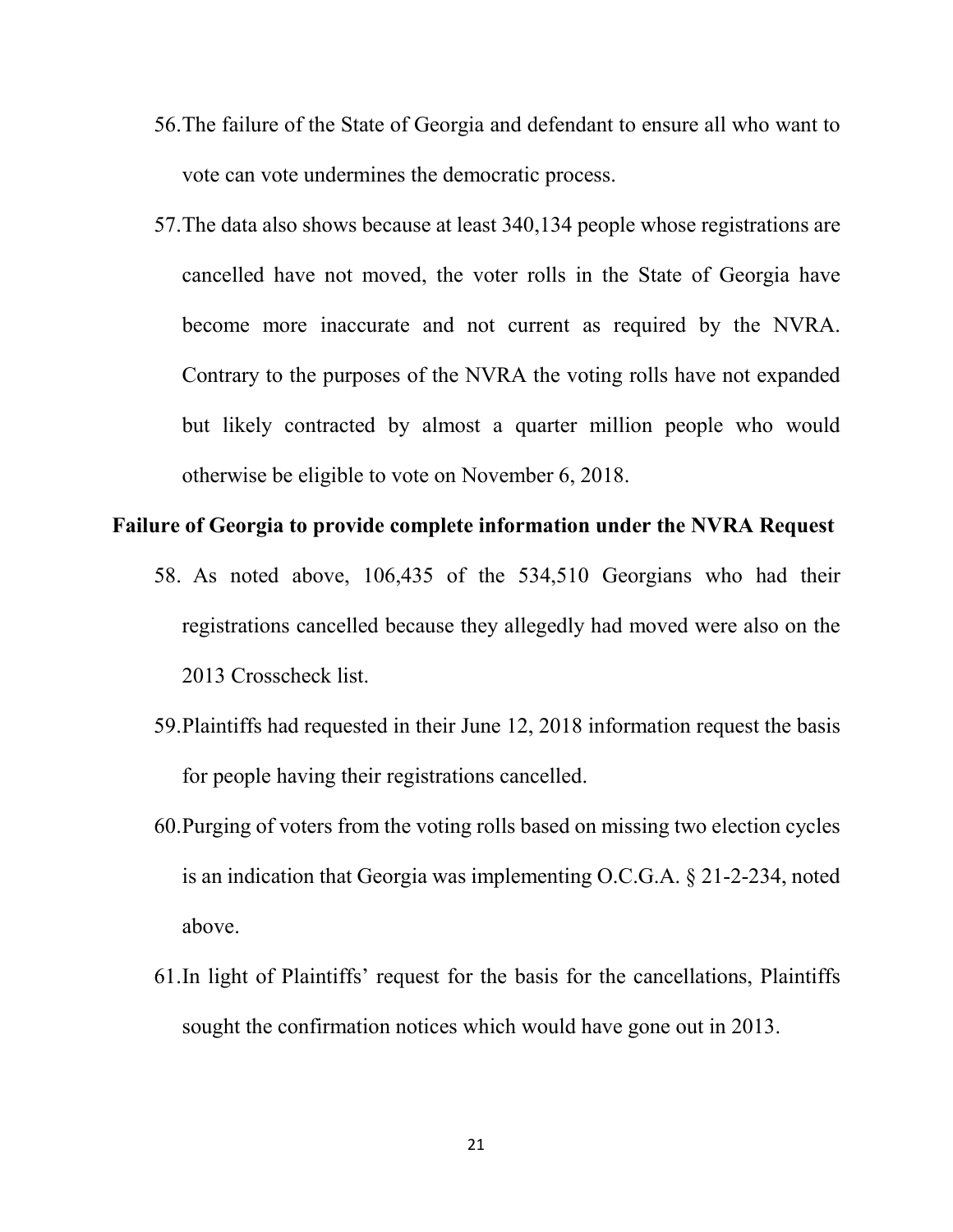- 62.Plaintiffs have been in touch with Secretary of State Kemp's General Counsel Ryan Germany about the confirmation notices and the 2016 and 2017 Crosscheck lists. Mr. Germany has said he would send out the confirmation notices from 2013-2014 but they have not been received as of yet.
- 63.As to the Crosscheck lists Mr. Germany stated in his October 4, 2018 letter responding to requests for the Crosscheck lists: "Georgia does not and has not ever used Crosscheck data for any list maintenance of any voter registration purpose, whatsoever."
- 64. This unequivocal statement is contradicted by Mr. Kemp's predecessor Karen Handel, who in a video interview with Plaintiff Palast when she was running for Congress in the special election in 2017 said: "We used Crosscheck to make sure illegal voters were not on our rolls." Plaintiff Palast asked if any illegal voters were ever found and she replied affirmatively.
- 65.In addition, in 2014, in providing the list to the Palast Investigative Fund team, defendant Kemp's then Deputy held a discussion of the way Georgia took action based on the Crosscheck lists obtained from Secretary Kobach of Kansas.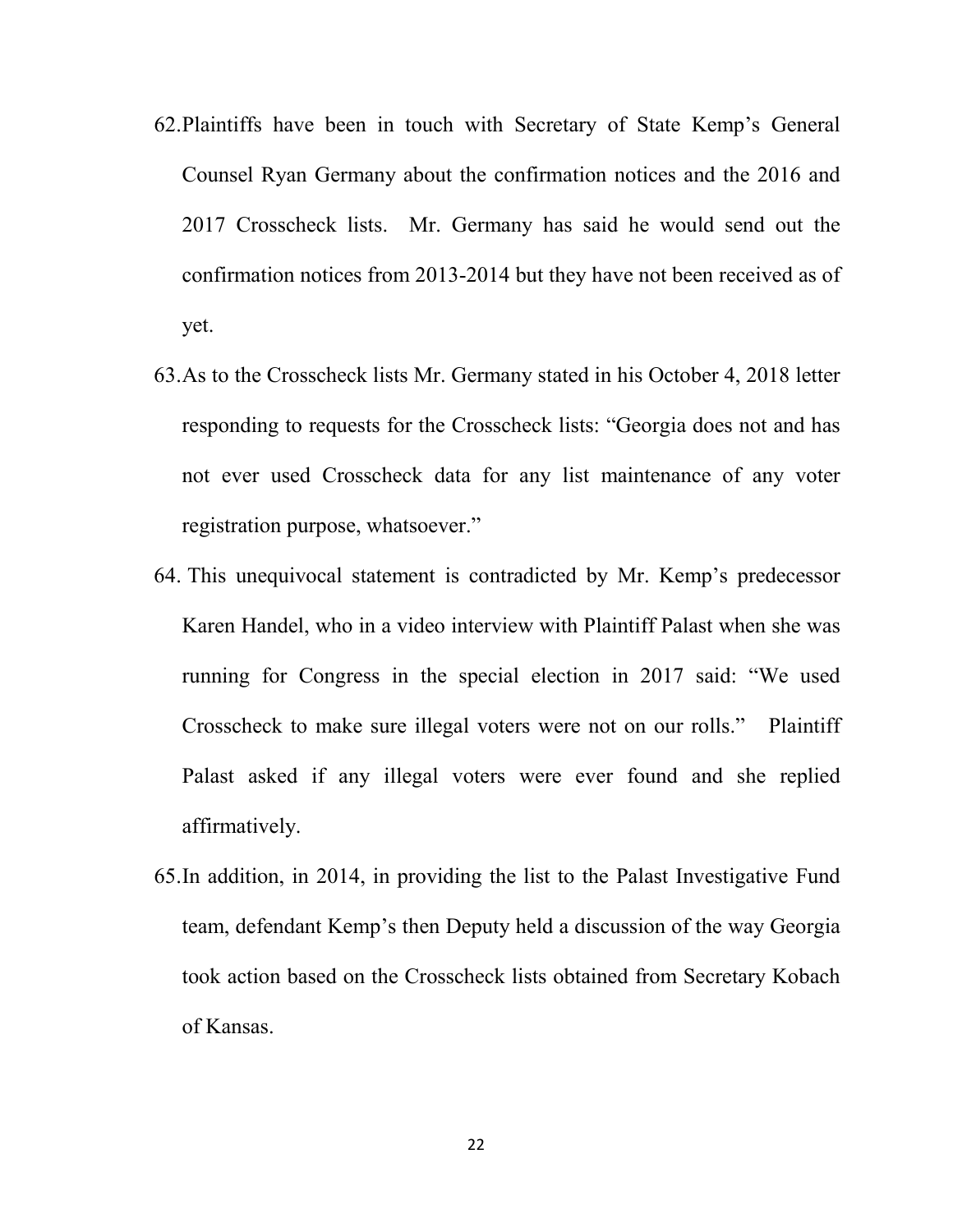- 66.Furthermore, the official website of Interstate Crosscheck and presentations to the national association of Secretaries of State show Georgia as participating in Crosscheck in every year from 2013 through 2017.
- 67. At least one person who was on the 2013 Crosscheck list contacted Plaintiff Palast and told him that he voted in 2008 and 2012 for President Obama, but his voter registration was cancelled. The voter was on the 2013 Crosscheck list obtained from Defendant Kemp. This voter's registration could not have been cancelled using the procedure which requires a voter to have no contact for three years, fail to return a confirmation post-card, and then fail to vote in another two elections. As this registrant voted in 2008 and 2012, the only reasonable conclusion is that the voter was sent a confirmation postcard only because he appeared on the 2013 Crosscheck list.
- 68.One possible explanation for this is that Georgia is using the Crosscheck data as a proxy for believing a person has moved to another state so as to trigger the sending of a confirmation notice.
- 69.Mr. Germany further stated that, while both the 2016 and 2017 Crosscheck lists were provided to Georgia, the State undertook no action with them and he was thus unable to locate either list. He was asked by undersigned counsel Mirer to ask for the lists back from Kansas. On October 11, 2018, Mr.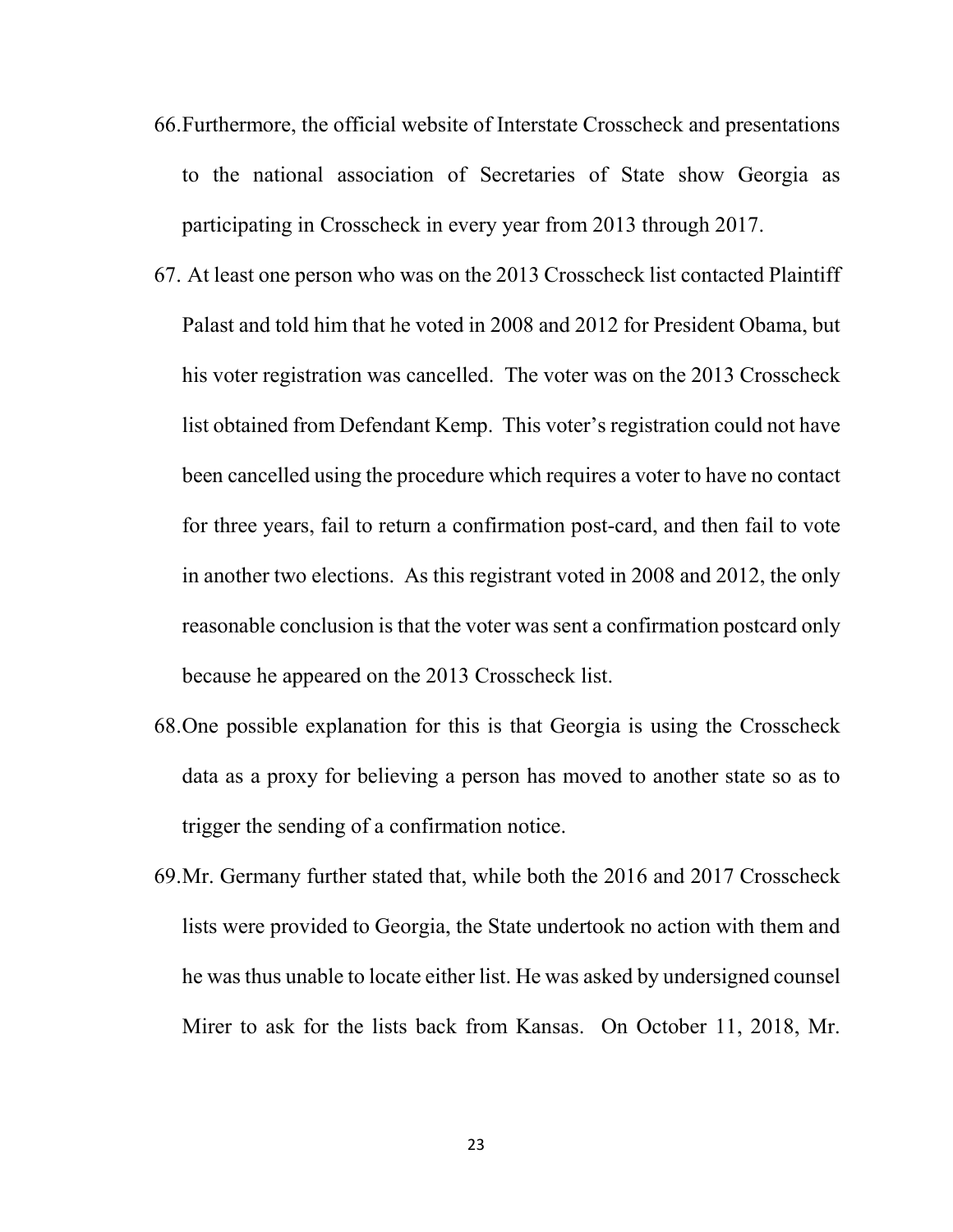Germany verbally informed undersigned counsel Mirer that they would not do that and would not turn over these lists.

- 70.In addition, Defendant Kemp redacted the middle names of voters purged. It is well known from Plaintiff Palast's report in *Rolling Stone* magazine and other outlets that one of the major flaws of Crosscheck is that the list, and the Georgia list specifically, "matched" voters even though they have different middle names. Specifically, the 2013 Georgia Crosscheck list provided by Defendant to Plaintiff Palast includes over 100,000 Georgia voters who supposedly moved out of Georgia—because a voter with their first and last name was located in another state – although in each state, the Georgian was matched with a voter with a different middle name. For example, Gary Anthony Jackson of Georgia was supposed to be the same voter as Gary Lee Jackson Jr. of Illinois. On information and belief, Defendant's redacting the middle names of voters purged in 2017 is a method of concealing the possible role of Crosscheck in identifying voters who have allegedly left the state.
- 71.Over the five years of investigative reports published and broadcast by Plaintiff Palast on Crosscheck, seen locally, nationally and internationally, at no time until in response to Plaintiffs' request for Crosscheck lists did defendant's office aver that it did not use Crosscheck for list maintenance.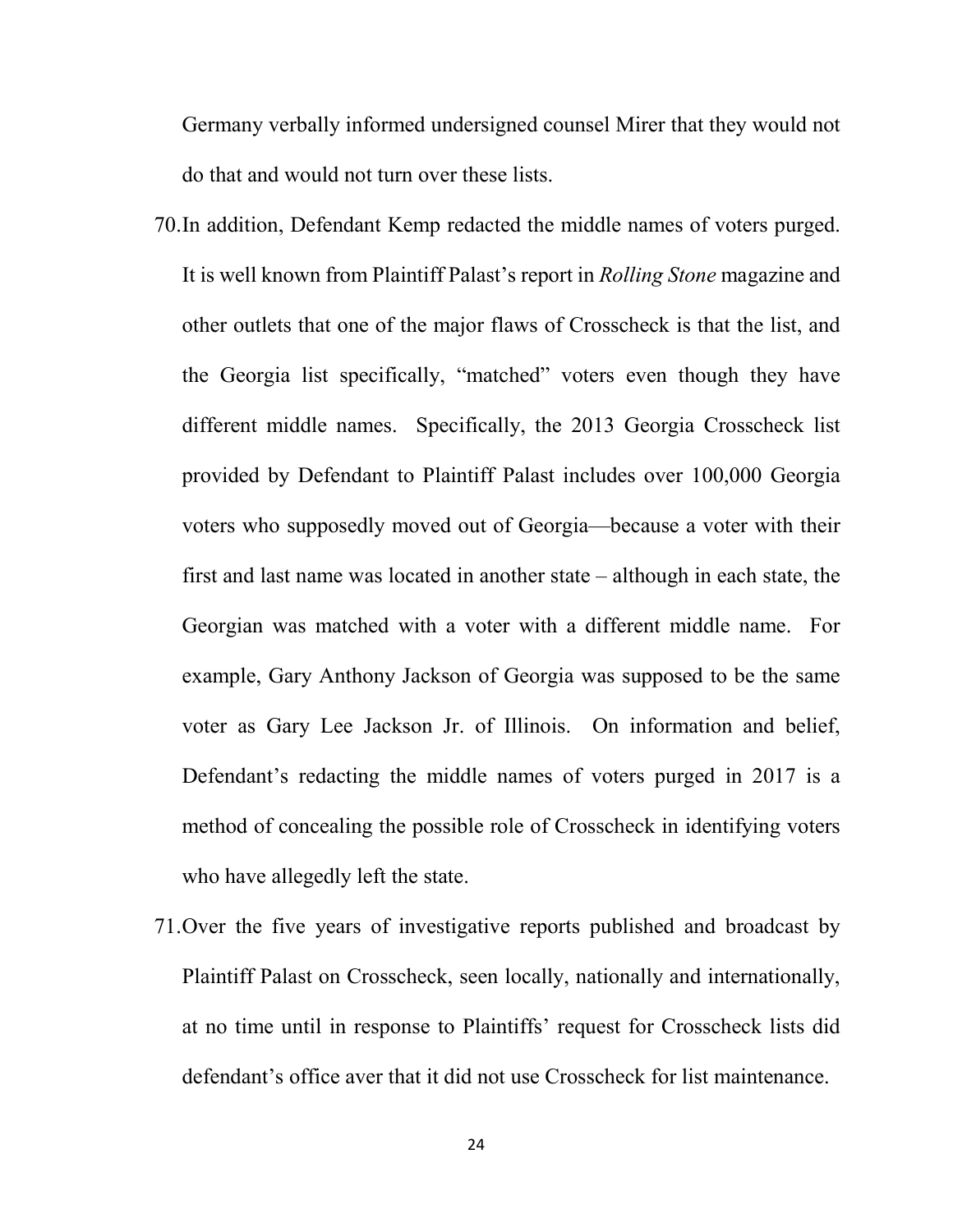- 72.Based on the foregoing there is reason to suspect Georgia is using Crosscheck data for voter registration list maintenance, to identify those who may have moved from the state, triggering the sending of a postcard in 2013 or 2014, thus leading to the cancellation of the voter's registration in 2017 if the voter missed two elections. Without access to the full information requested, it is impossible to audit if and how Crosscheck is used or misused in list maintenance in the past or the future.
- 73.Getting lists of voters whose names match voters in other states for comparison purposes is a program or activity conducted for the purpose of ensuring the accuracy and currency of official lists of eligible voters, (even if that includes maintenance of lists of other Crosscheck States) and thus is a record that is subject to public disclosure under the NVRA. 52 U.S.C. § 20507(i) mandates the provision of these lists for a period of two years, which entitles Plaintiffs to the Crosscheck lists from 2016 and 2017.
- 74.Also because the NVRA requires that any activity to ensure the maintenance of an accurate and current voter registration roll must be uniform, nondiscriminatory and in compliance with the Voting Rights Act, if the Crosscheck list has been used to identify voters who may have possibly moved, Georgia will not be acting in a way that is uniform or nondiscriminatory.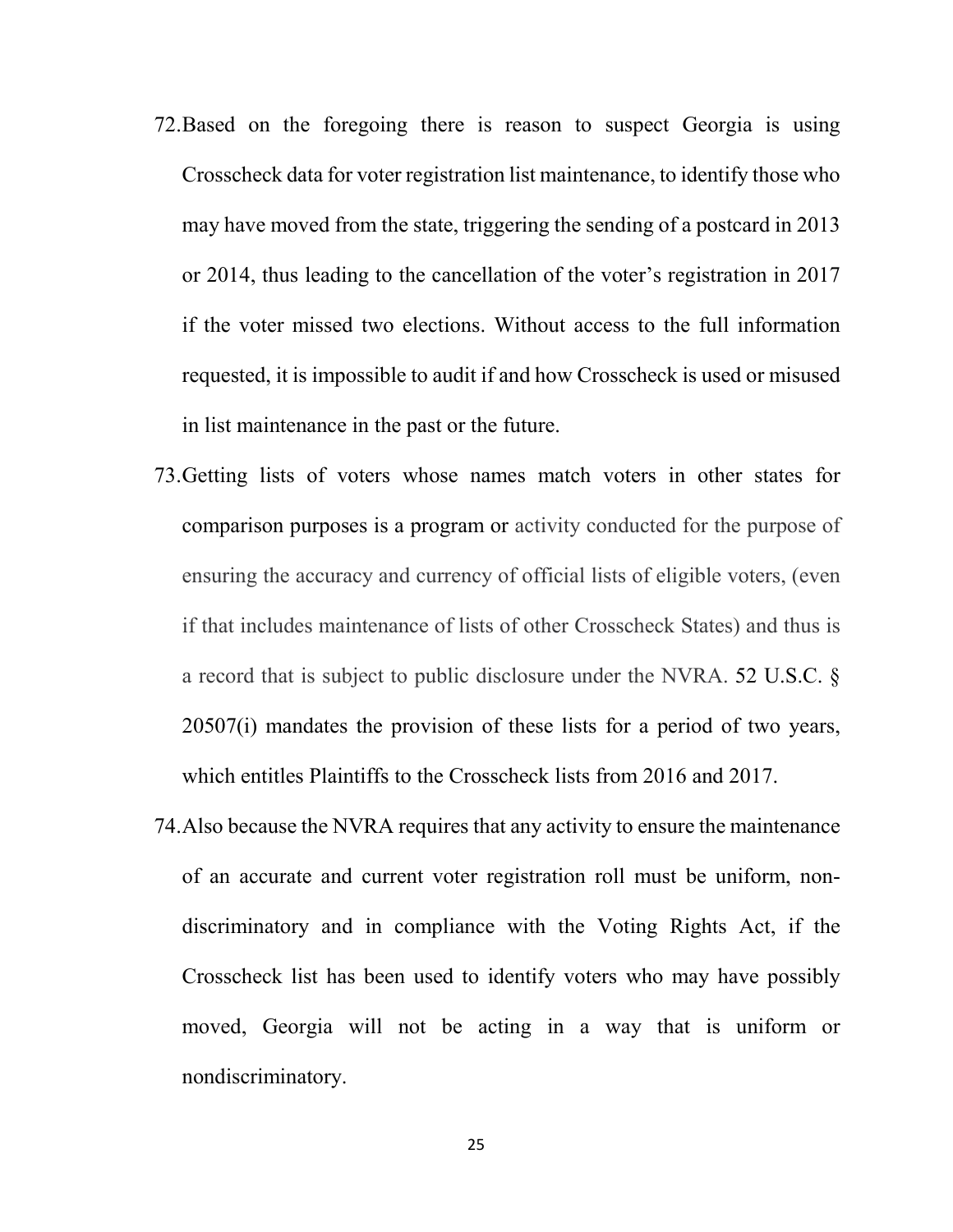75.Because Defendant Kemp has not fully complied with Plaintiffs' requests for information under the NVRA, he has violated Plaintiff's rights to full information under the NVRA. Plaintiff's accordingly seek an order requiring Defendant Kemp to turn over these Crosscheck lists forthwith so that Plaintiff's may determine if Defendants have engaged in discriminatory or arbitrary conduct under the NVRA which has eliminated the voting rights of hundreds of thousands of Georgian citizen.

## **COUNT I VIOLATION OF PUBLIC DISCLOSURE PROVISIONS OF THE NVRA**

- 76. Plaintiffs repeat and re-allege each of the allegations contained in this complaint as if fully stated herein.
- 77.Based on the foregoing, by failure to provide full response to Plaintiffs' request for public disclosure of the Crosscheck lists as stated above, the Defendant has violated the NVRA public disclosure provisions after being given 90 days' notice.
- 78.Pursuant to 52 U.S.C. § 20510 (b)(2) Plaintiffs bring this action to seek full compliance with their information requests stated above.

### **RELIEF REQUESTED**

WHEREFORE, Plaintiffs respectfully request that this Court enter judgement